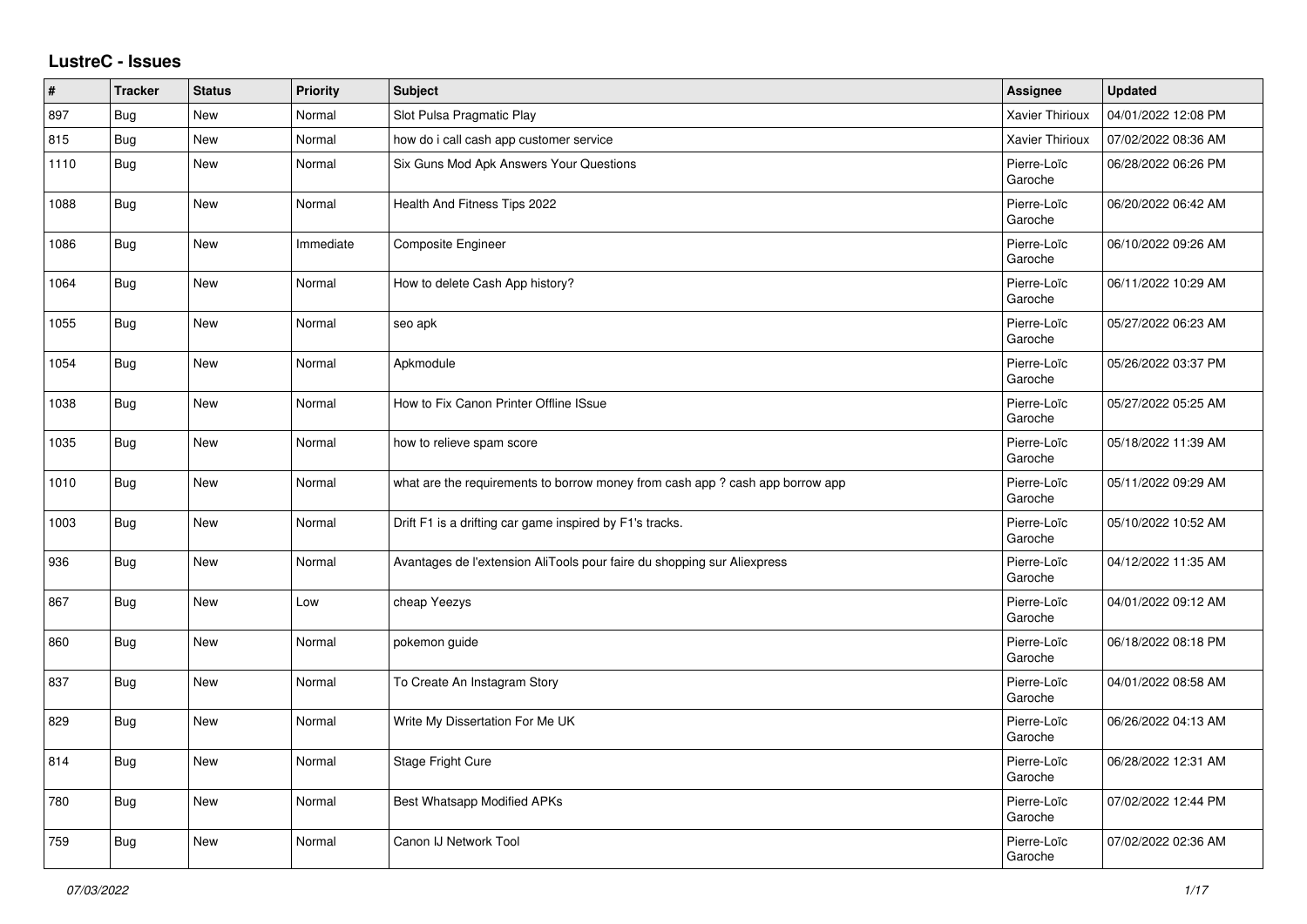| #   | <b>Tracker</b> | <b>Status</b> | <b>Priority</b> | <b>Subject</b>                                                                       | Assignee               | <b>Updated</b>      |
|-----|----------------|---------------|-----------------|--------------------------------------------------------------------------------------|------------------------|---------------------|
| 727 | Bug            | New           | Normal          | Drive for speed simulator mod apk                                                    | Pierre-Loïc<br>Garoche | 06/27/2022 06:33 AM |
| 713 | Bug            | <b>New</b>    | High            | Why Cupcake 2048 is a addictive game?                                                | Pierre-Loïc<br>Garoche | 04/01/2022 09:34 AM |
| 707 | Bug            | <b>New</b>    | Normal          | Why Accounting Assignments Are Beneficial For The Students?                          | Pierre-Loïc<br>Garoche | 07/02/2022 03:30 AM |
| 685 | Bug            | New           | Low             | youtube thumbnail downloader                                                         | Pierre-Loïc<br>Garoche | 06/28/2022 04:26 AM |
| 674 | Bug            | New           | Normal          | The best game in 2021                                                                | Pierre-Loïc<br>Garoche | 07/02/2022 04:16 AM |
| 671 | Bug            | New           | Normal          | Hot games                                                                            | Pierre-Loïc<br>Garoche | 07/02/2022 07:17 PM |
| 663 | <b>Bug</b>     | New           | Normal          | Know how the Cash app twitches words in a detailed way.                              | Pierre-Loïc<br>Garoche | 06/28/2022 07:08 PM |
| 602 | Bug            | New           | Normal          | Best Essay Writing Service UK                                                        | Pierre-Loïc<br>Garoche | 07/01/2022 02:42 PM |
| 601 | Bug            | New           | Normal          | Best Essay Writing Service UK                                                        | Pierre-Loïc<br>Garoche | 07/01/2022 05:56 PM |
| 582 | Bug            | New           | Normal          | Cash App Won't Let Me Send Money If There Is A Low Balance Available                 | Pierre-Loïc<br>Garoche | 07/01/2022 06:54 PM |
| 571 | Bug            | New           | Normal          | How may the Cash app dispute your trade?                                             | Pierre-Loïc<br>Garoche | 07/02/2022 11:09 AM |
| 570 | <b>Bug</b>     | <b>New</b>    | Normal          | What is Sutton bank cash app customer service phone number?                          | Pierre-Loïc<br>Garoche | 07/02/2022 10:33 AM |
| 569 | Bug            | <b>New</b>    | Normal          | What is the incoming and outgoing mail server for Outlook IMAP settings?             | Pierre-Loïc<br>Garoche | 07/02/2022 02:34 PM |
| 534 | Bug            | New           | Normal          | Know how to initiate cash app refund by contacting the technical team                | Pierre-Loïc<br>Garoche | 07/02/2022 05:08 PM |
| 523 | <b>Bug</b>     | New           | Normal          | What Is The Right Google Account Recovery Aid To Regain Account Access?              | Pierre-Loïc<br>Garoche | 07/02/2022 11:42 AM |
| 501 | <b>Bug</b>     | New           | Normal          | How Do I Annihilate Cash App Transfer Failed Problems Effectively                    | Pierre-Loïc<br>Garoche | 07/03/2022 01:26 AM |
| 500 | Bug            | <b>New</b>    | Normal          | Simply contact the technical team, to find the solution to cash app refund problems. | Pierre-Loïc<br>Garoche | 07/02/2022 08:59 PM |
| 275 | <b>Bug</b>     | New           | Normal          | Activate Cash App Card With Or Without QR - Step By Step Guide                       | Pierre-Loïc<br>Garoche | 07/03/2022 01:37 AM |
| 251 | <b>Bug</b>     | New           | Normal          | All About Cash App Transfer Fail Problems                                            | Pierre-Loïc<br>Garoche | 07/02/2022 08:18 PM |
| 249 | <b>Bug</b>     | New           | Normal          | Steps to Activate Cash App Card in Less then 2 Minutes - Get Information             | Pierre-Loïc<br>Garoche | 06/21/2022 07:52 PM |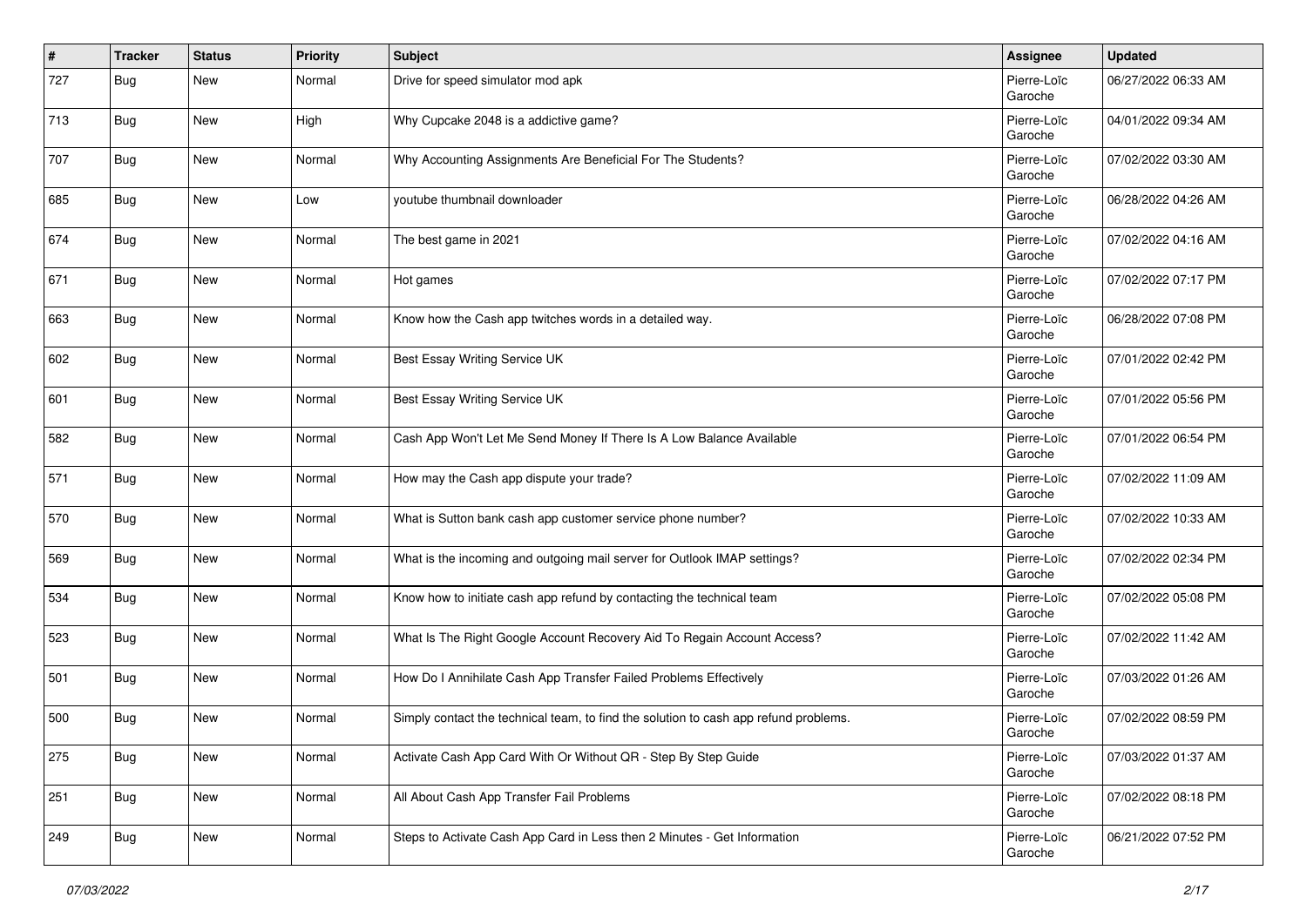| $\pmb{\#}$ | <b>Tracker</b> | <b>Status</b> | <b>Priority</b> | <b>Subject</b>                                                                       | <b>Assignee</b>        | <b>Updated</b>      |
|------------|----------------|---------------|-----------------|--------------------------------------------------------------------------------------|------------------------|---------------------|
| 231        | Bug            | New           | Normal          | Is the ringtone download difficult or not?                                           | Pierre-Loïc<br>Garoche | 07/02/2022 01:01 AM |
| 188        | <b>Bug</b>     | New           | Normal          | Why are university students buying assignments online?                               | Pierre-Loïc<br>Garoche | 07/03/2022 12:27 AM |
| 155        | Bug            | New           | Normal          | Cant access my cash app account                                                      | Pierre-Loïc<br>Garoche | 07/01/2022 05:54 PM |
| 120        | Bug            | New           | Normal          | ghfjtkx                                                                              | Pierre-Loïc<br>Garoche | 07/02/2022 12:50 AM |
| 92         | Bug            | New           | High            | expression should have been normalized in EMF backend                                | Pierre-Loïc<br>Garoche | 07/02/2022 06:44 PM |
| 88         | Bug            | New           | Normal          | kind2 output: When for node arguments                                                | Pierre-Loïc<br>Garoche | 07/02/2022 02:30 AM |
| 74         | Bug            | New           | Normal          | const is not supported inside contract                                               | Pierre-Loïc<br>Garoche | 07/02/2022 02:00 PM |
| 73         | Bug            | New           | Urgent          | properties ID is not set in Json in EMF backend                                      | Pierre-Loïc<br>Garoche | 06/27/2022 09:11 PM |
| 72         | <b>Bug</b>     | New           | Normal          | Simulinkd does not match Lustre using EMF backend when using nested Merge expression | Pierre-Loïc<br>Garoche | 04/01/2022 08:06 AM |
| 78         | Bug            | In Progress   | Normal          | Why generate MCDC conditions for constant flows?                                     | Pierre-Loïc<br>Garoche | 04/01/2022 08:08 AM |
| 96         | Bug            | Resolved      | High            | Lustrec installation failed                                                          | Pierre-Loïc<br>Garoche | 04/01/2022 08:11 AM |
| 1128       | <b>Bug</b>     | New           | Normal          | cvjvfbdi                                                                             | Hamza<br>Bourbouh      | 06/27/2022 01:52 PM |
| 976        | Bug            | New           | Normal          | How to delete the cash app account history right now?                                | Hamza<br>Bourbouh      | 06/28/2022 11:22 AM |
| 718        | Bug            | New           | High            | Solve Complex Accounting Assignments                                                 | Hamza<br>Bourbouh      | 07/01/2022 05:23 PM |
| 536        | Bug            | New           | Normal          | How to check the balance on the cash app card                                        | Hamza<br>Bourbouh      | 07/02/2022 11:41 PM |
| 162        | <b>Bug</b>     | New           | Normal          | gfyuik9                                                                              | Hamza<br>Bourbouh      | 04/01/2022 08:01 AM |
| 1047       | Bug            | New           | Normal          | Opensea                                                                              | Corentin<br>Lauverjat  | 05/24/2022 02:32 PM |
| 818        | <b>Bug</b>     | New           | Normal          | Have you ever played a basketball game?                                              | Corentin<br>Lauverjat  | 04/01/2022 08:55 AM |
| 761        | <b>Bug</b>     | New           | Normal          | What is it about basketball that makes it so popular in the United States?           | Corentin<br>Lauverjat  | 07/03/2022 12:59 AM |
| 264        | Bug            | New           | Normal          | We Buy Your Unwanted Car                                                             | Corentin<br>Lauverjat  | 07/01/2022 09:12 PM |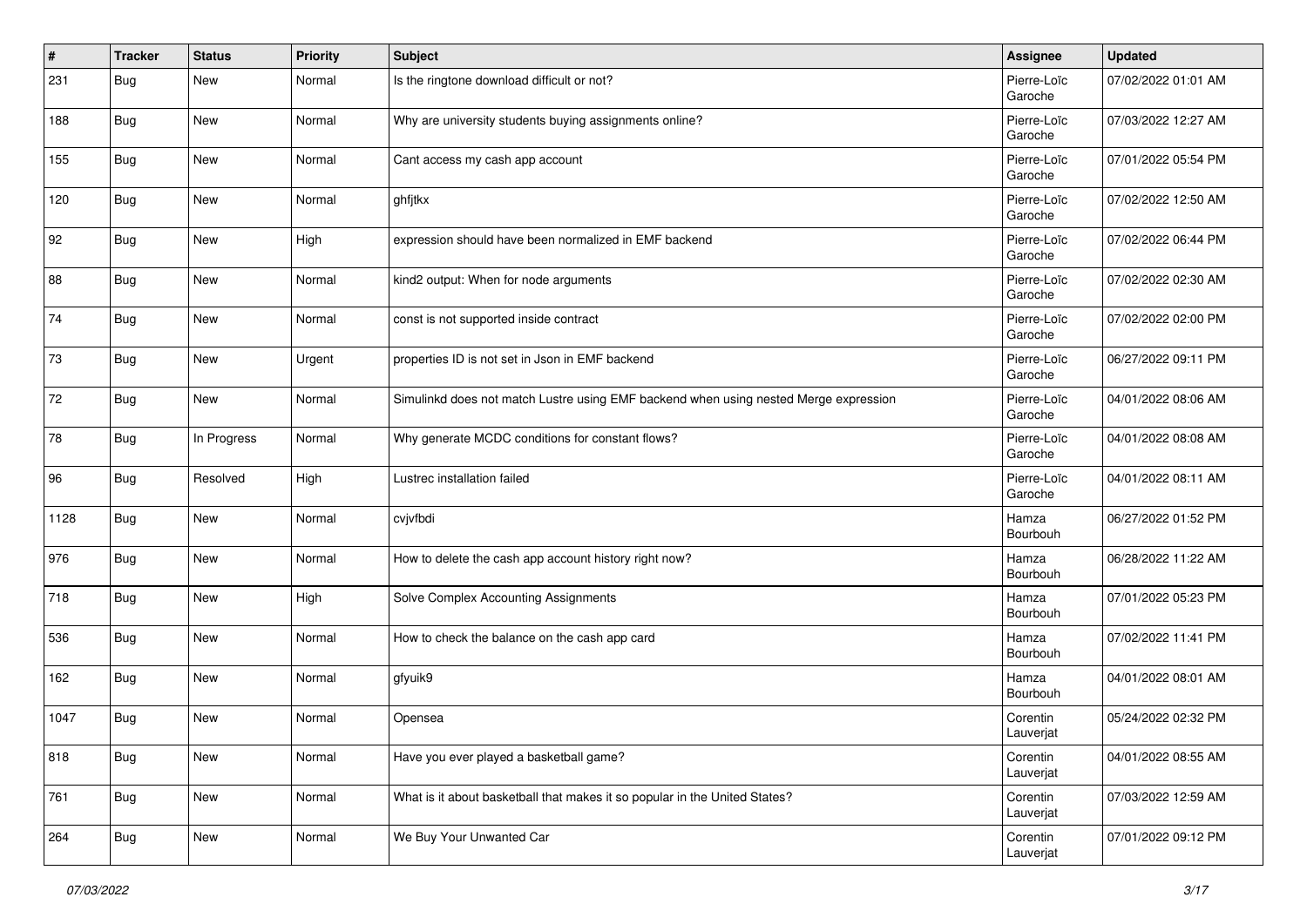| #    | <b>Tracker</b> | <b>Status</b> | <b>Priority</b> | <b>Subject</b>                                                                 | <b>Assignee</b>      | <b>Updated</b>      |
|------|----------------|---------------|-----------------|--------------------------------------------------------------------------------|----------------------|---------------------|
| 1093 | Bug            | New           | Normal          | Uniswap Exchange                                                               | Christophe<br>Garion | 06/14/2022 11:55 AM |
| 1074 | <b>Bug</b>     | New           | Normal          | Dissertation writing help at economical rates!                                 | Christophe<br>Garion | 06/06/2022 04:48 PM |
| 1000 | Bug            | New           | Normal          | Super easy way to zoom photos and upload to Instagram                          | Christophe<br>Garion | 06/28/2022 06:14 PM |
| 986  | Bug            | New           | Normal          | dbhdsvbhdf                                                                     | Christophe<br>Garion | 06/27/2022 04:12 PM |
| 955  | Bug            | New           | Normal          | How Long Does Verification Take On Cash App If You Apply For The Verification? | Christophe<br>Garion | 06/25/2022 10:50 PM |
| 939  | Bug            | New           | Normal          | Ability to change sound notifications                                          | Christophe<br>Garion | 06/27/2022 11:29 PM |
| 938  | <b>Bug</b>     | New           | Normal          | Would you like to have your own ringtone                                       | Christophe<br>Garion | 06/26/2022 09:54 PM |
| 858  | Bug            | New           | Normal          | opourid                                                                        | Christophe<br>Garion | 04/01/2022 09:13 AM |
| 805  | Bug            | New           | Normal          | Ketamine Online Store                                                          | Christophe<br>Garion | 07/01/2022 02:49 AM |
| 797  | Bug            | New           | Normal          | Psychedelic                                                                    | Christophe<br>Garion | 07/01/2022 03:52 AM |
| 723  | Bug            | New           | High            | The best horror game in 2021                                                   | Christophe<br>Garion | 07/02/2022 05:16 PM |
| 722  | Bug            | New           | Normal          | Vergrößern Sie Instagram-Fotos mit instazoom                                   | Christophe<br>Garion | 06/28/2022 07:21 AM |
| 694  | Bug            | New           | Normal          | How to Get Guidance On How To Cash App Withdrawal Limit?                       | Christophe<br>Garion | 07/02/2022 05:38 AM |
| 580  | Bug            | New           | High            | What is Narrative Essay?                                                       | Christophe<br>Garion | 06/26/2022 04:49 PM |
| 579  | Bug            | New           | Normal          | YOUR CV MAKES YOUR FIRST IMPRESSION                                            | Christophe<br>Garion | 07/02/2022 11:28 PM |
| 535  | <b>Bug</b>     | New           | Normal          | Getting Tangled Problems When You Try To Apply For Cash App Delete Account     | Christophe<br>Garion | 06/26/2022 04:51 PM |
| 498  | Bug            | New           | Normal          | Téléchargeur SoundCloud : SoundCloud en Mp3                                    | Christophe<br>Garion | 07/03/2022 01:48 AM |
| 270  | <b>Bug</b>     | New           | Normal          | Logo Mansion                                                                   | Christophe<br>Garion | 04/01/2022 08:20 AM |
| 153  | Bug            | New           | Normal          | urgent loan online                                                             | Christophe<br>Garion | 07/01/2022 09:18 PM |
| 152  | <b>Bug</b>     | New           | High            | professional bridal makeup artist                                              | Christophe<br>Garion | 06/26/2022 05:44 PM |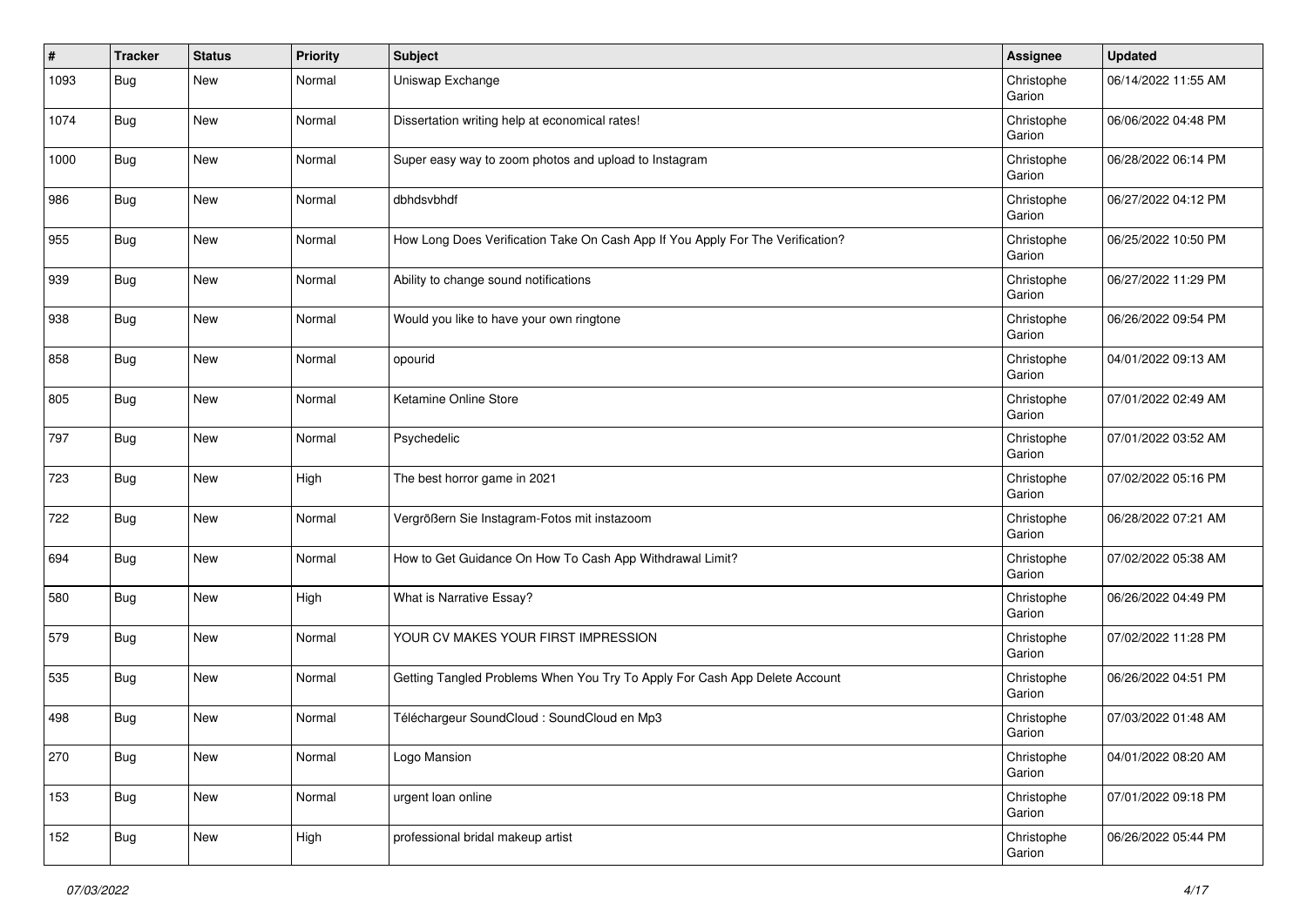| $\vert$ # | <b>Tracker</b> | <b>Status</b> | Priority  | Subject                                                                                                 | <b>Assignee</b> | <b>Updated</b>      |
|-----------|----------------|---------------|-----------|---------------------------------------------------------------------------------------------------------|-----------------|---------------------|
| 531       | Bug            | New           | Normal    | Cheap Assignment Writing Service UK                                                                     | Anonymous       | 07/02/2022 03:22 PM |
| 530       | Bug            | New           | Normal    | Cheap Assignment Writing Service UK                                                                     | Anonymous       | 07/02/2022 05:47 PM |
| 513       | Bug            | New           | Normal    | Unlock cash app account using the easy steps:                                                           | Anonymous       | 07/02/2022 05:33 PM |
| 486       | Bug            | New           | Low       | HP Wireless Printer Setup                                                                               | Anonymous       | 07/02/2022 12:54 PM |
| 293       | Bug            | New           | Immediate | <b>CMT Direct Wix</b>                                                                                   | Anonymous       | 04/01/2022 07:21 AM |
| 274       | Bug            | New           | Normal    | How AI is transforming coupon marketing campaigns?                                                      | Anonymous       | 06/27/2022 01:54 PM |
| 269       | Bug            | New           | Normal    | Is there such a site for app design?                                                                    | Anonymous       | 07/03/2022 01:06 AM |
| 226       | Bug            | New           | Normal    | How to find reliable service reviews                                                                    | Anonymous       | 04/01/2022 08:46 AM |
| 203       | Bug            | New           | Low       | Airport Taxi Guildford                                                                                  | Anonymous       | 06/26/2022 06:03 PM |
| 167       | Bug            | New           | Normal    | instant loan without documents                                                                          | Anonymous       | 07/02/2022 02:31 PM |
| 118       | Bug            | New           | Normal    | golf                                                                                                    | Anonymous       | 07/01/2022 11:12 PM |
| 1137      | <b>Bug</b>     | New           | Normal    | Professional report                                                                                     |                 | 07/01/2022 05:19 PM |
| 1136      | Bug            | New           | Normal    | Can I Talk To A Live Person At Facebook? Clarify Concerns Effectively                                   |                 | 07/01/2022 08:10 AM |
| 1135      | Bug            | New           | Normal    | How to word games - 5 letter words                                                                      |                 | 07/01/2022 05:52 AM |
| 1134      | Bug            | New           | Normal    | Is WhatsApp Aero Worth Downloading?                                                                     |                 | 07/01/2022 04:03 AM |
| 1133      | Bug            | New           | Normal    | Flagle, what is it?                                                                                     |                 | 06/30/2022 10:37 AM |
| 1132      | Bug            | New           | Normal    | Registration process on Huobi                                                                           |                 | 06/30/2022 05:10 AM |
| 1131      | Bug            | New           | Normal    | Calculatrice Forex pour calculer les paramètres de la copie des transactions                            |                 | 06/29/2022 07:24 PM |
| 1129      | <b>Bug</b>     | New           | Normal    | how to enable direct deposit on cash app?                                                               |                 | 06/28/2022 10:44 AM |
| 1127      | Bug            | New           | Normal    | Is there any support to find Google Feud answers?                                                       |                 | 06/27/2022 04:27 AM |
| 1126      | Bug            | New           | Normal    | 1PLSD                                                                                                   |                 | 06/25/2022 09:36 AM |
| 1125      | Bug            | New           | Normal    | What is Wordscapes?                                                                                     |                 | 06/24/2022 09:05 AM |
| 1124      | Bug            | <b>New</b>    | Normal    | Cookie clicker unblocked                                                                                |                 | 06/24/2022 05:14 AM |
| 1123      | <b>Bug</b>     | New           | Normal    | Where To Watch FIFA World Cup 2022                                                                      |                 | 06/24/2022 03:51 AM |
| 1122      | <b>Bug</b>     | New           | Normal    | Count the number of words on the Microsoft Word application in the phone                                |                 | 06/23/2022 04:19 AM |
| 1121      | Bug            | New           | Normal    | LustreC do not run                                                                                      |                 | 06/22/2022 08:43 AM |
| 1120      | <b>Bug</b>     | New           | Normal    | Summary of 5 best coloring apps on phones                                                               |                 | 06/26/2022 11:32 AM |
| 1119      | <b>Bug</b>     | New           | Normal    | Klondike Solitaire                                                                                      |                 | 06/27/2022 03:00 PM |
| 1118      | <b>Bug</b>     | New           | Normal    | <b>Gameplay Minecraft</b>                                                                               |                 | 06/27/2022 10:33 AM |
| 1117      | <b>Bug</b>     | New           | Normal    | Equal Words - Word search game for PC and Windows Phone                                                 |                 | 06/29/2022 04:58 AM |
| 1116      | Bug            | New           | Normal    | ipTV smarts pro                                                                                         |                 | 06/29/2022 09:27 AM |
| 1115      | Bug            | New           | Normal    | How to access your saved favorite Tiktok                                                                |                 | 06/28/2022 03:59 PM |
| 1114      | <b>Bug</b>     | New           | Normal    | To control the car, all you must do is click to go left or right and release the button to go straight. |                 | 06/29/2022 09:05 AM |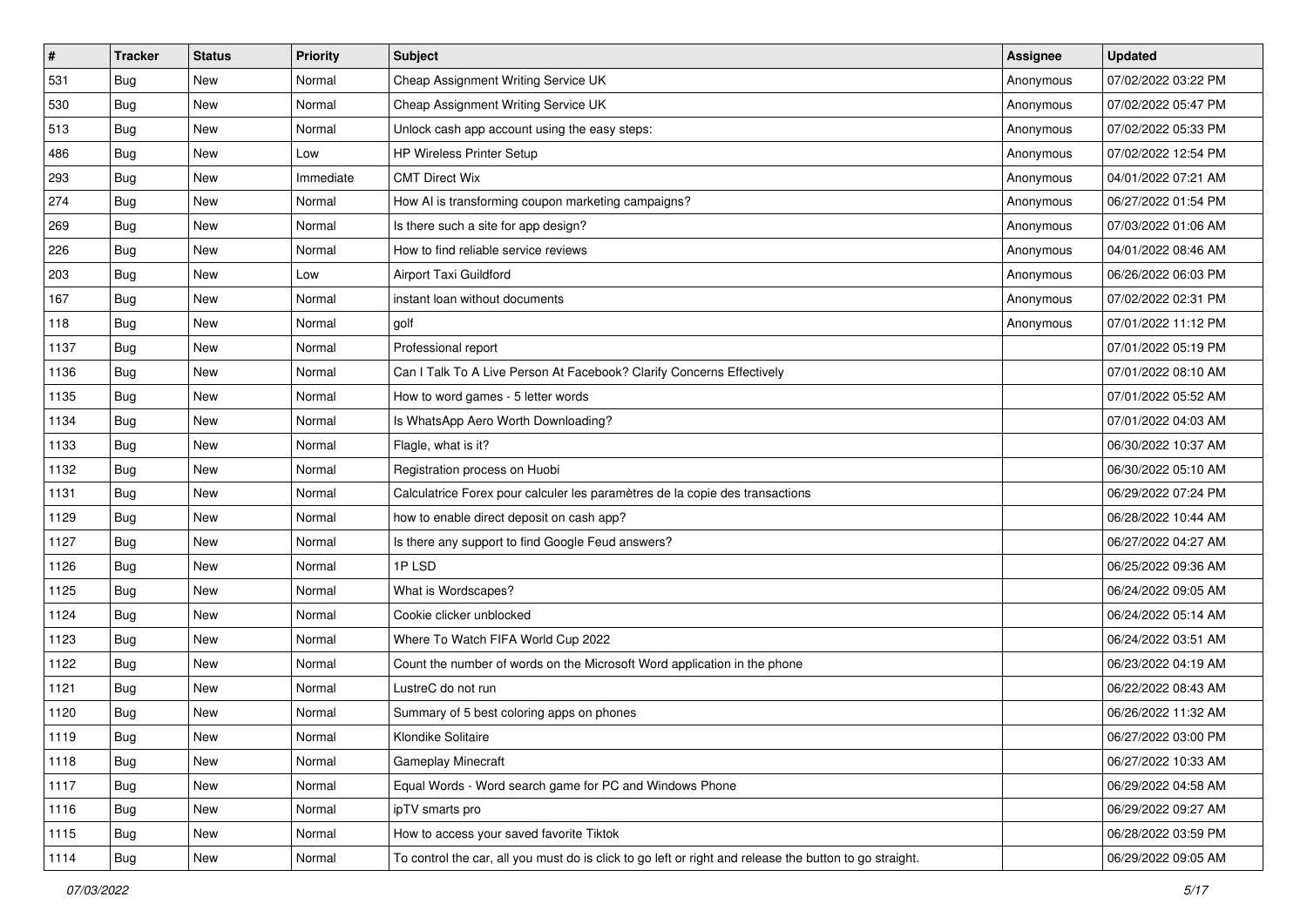| $\vert$ # | <b>Tracker</b> | <b>Status</b> | Priority | Subject                                                                                                                                                  | <b>Assignee</b> | <b>Updated</b>      |
|-----------|----------------|---------------|----------|----------------------------------------------------------------------------------------------------------------------------------------------------------|-----------------|---------------------|
| 1113      | Bug            | New           | Normal   | Press the button to control your car                                                                                                                     |                 | 06/20/2022 12:09 PM |
| 1112      | Bug            | New           | Normal   | What Cash App Policy Says If Random Person Sent Me Money On Cash App?                                                                                    |                 | 06/27/2022 02:39 AM |
| 1111      | Bug            | New           | Normal   | LOLBeans is a fun battle royale game where you race with other players while avoiding obstacles. Reach the<br>end of the course in competitive gameplay! |                 | 07/01/2022 05:08 AM |
| 1108      | Bug            | New           | Normal   | Six Guns Mod Apk Answers Your Questions                                                                                                                  |                 | 06/26/2022 06:26 PM |
| 1106      | Bug            | New           | Normal   | How Do I Get Cash App ++ Without Confronting Any Technical Glitches?                                                                                     |                 | 06/25/2022 09:53 PM |
| 1105      | Bug            | New           | High     | What is Mahjong online?                                                                                                                                  |                 | 06/28/2022 03:47 AM |
| 1104      | Bug            | New           | Normal   | Idle game fix bug                                                                                                                                        |                 | 06/26/2022 06:52 PM |
| 1103      | Bug            | New           | Normal   | Idle game fix bug                                                                                                                                        |                 | 06/25/2022 09:08 PM |
| 1102      | Bug            | New           | Normal   | Charlottesville Travel Guide?                                                                                                                            |                 | 06/26/2022 07:44 AM |
| 1101      | Bug            | New           | Normal   | How to Delete Cash App History at once?                                                                                                                  |                 | 06/27/2022 01:33 PM |
| 1098      | Bug            | New           | Normal   | Life of a Fisherman                                                                                                                                      |                 | 06/26/2022 05:16 PM |
| 1097      | Bug            | New           | Normal   | Race and experience new life.                                                                                                                            |                 | 06/26/2022 04:22 PM |
| 1096      | Bug            | New           | Normal   | Race and experience new life.                                                                                                                            |                 | 06/26/2022 06:07 PM |
| 1094      | Bug            | New           | Normal   | What time does direct deposit hit Cash App?                                                                                                              |                 | 06/14/2022 03:27 PM |
| 1092      | Bug            | New           | Normal   | Ellison Estate Vineyard                                                                                                                                  |                 | 06/20/2022 12:03 PM |
| 1091      | Bug            | New           | Normal   | Find family fun indoors and outdoors in the Jungfrau Region                                                                                              |                 | 06/14/2022 09:33 AM |
| 1090      | Bug            | New           | Normal   | Pay Someone To Do My Assignment                                                                                                                          |                 | 06/11/2022 03:15 PM |
| 1089      | Bug            | New           | Normal   | Pay Someone To Do My Assignment                                                                                                                          |                 | 06/15/2022 04:44 AM |
| 1087      | Bug            | New           | Normal   | How do new writers start out?                                                                                                                            |                 | 06/29/2022 10:43 AM |
| 1084      | Bug            | New           | Normal   | <b>Trippie Redd</b>                                                                                                                                      |                 | 06/11/2022 09:05 AM |
| 1083      | Bug            | New           | Normal   | coin base review                                                                                                                                         |                 | 06/11/2022 09:13 AM |
| 1082      | Bug            | New           | Normal   | Reset chime bank password without phone number                                                                                                           |                 | 06/15/2022 11:56 AM |
| 1080      | <b>Bug</b>     | New           | Normal   | How to use Math Wallet   Nexo wallet   CoinTiger Exchange                                                                                                |                 | 06/15/2022 11:56 AM |
| 1079      | Bug            | New           | Normal   | How to get cheap psychology assignment?                                                                                                                  |                 | 06/15/2022 06:00 AM |
| 1078      | Bug            | New           | Normal   | What Bank Is Cash App On Plaid? Find Clarity And Assistance                                                                                              |                 | 06/15/2022 11:56 AM |
| 1077      | <b>Bug</b>     | New           | Normal   | Les excellentes façons d'utiliser ces images                                                                                                             |                 | 07/02/2022 03:37 AM |
| 1076      | <b>Bug</b>     | New           | Normal   | DedicatedHosting4u                                                                                                                                       |                 | 06/11/2022 09:15 AM |
| 1073      | <b>Bug</b>     | New           | Normal   | Cricut Design Space                                                                                                                                      |                 | 07/01/2022 06:20 AM |
| 1072      | Bug            | New           | Normal   | ij.start canon                                                                                                                                           |                 | 06/21/2022 06:56 PM |
| 1071      | <b>Bug</b>     | New           | Normal   | Cinema HD Review - Cinemahdv2.net                                                                                                                        |                 | 06/21/2022 06:54 PM |
| 1069      | Bug            | New           | Normal   | how to get cash app support phone number 24*7 available                                                                                                  |                 | 06/29/2022 05:37 PM |
| 1068      | <b>Bug</b>     | New           | Normal   | 123.hp.com/laserjet                                                                                                                                      |                 | 05/31/2022 12:22 PM |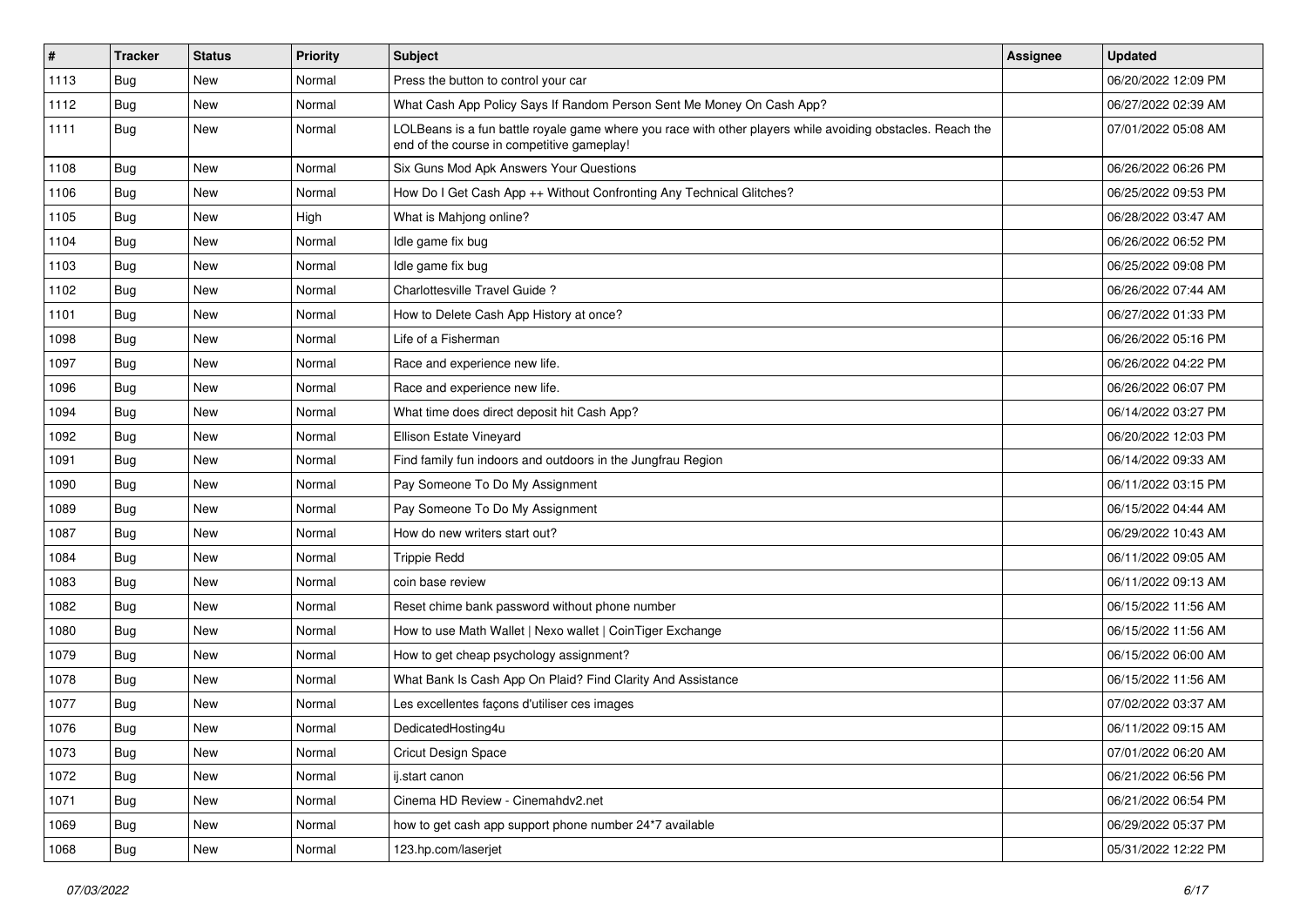| $\vert$ # | <b>Tracker</b> | <b>Status</b> | <b>Priority</b> | Subject                                                                  | <b>Assignee</b> | <b>Updated</b>      |
|-----------|----------------|---------------|-----------------|--------------------------------------------------------------------------|-----------------|---------------------|
| 1067      | Bug            | New           | Normal          | Cricut.com/setup                                                         |                 | 05/31/2022 12:19 PM |
| 1065      | Bug            | New           | Normal          | The top foreign language training game in 2022                           |                 | 06/07/2022 04:05 AM |
| 1063      | Bug            | New           | Normal          | 123.hp.com/laserjet                                                      |                 | 05/28/2022 12:27 PM |
| 1062      | Bug            | New           | Normal          | Cricut.com/setup                                                         |                 | 05/28/2022 12:26 PM |
| 1061      | Bug            | New           | Normal          | Cricut.com/setup                                                         |                 | 05/28/2022 12:24 PM |
| 1060      | <b>Bug</b>     | New           | Normal          | How to Use Panda Helper to Speed Up Your iOS                             |                 | 05/28/2022 09:12 AM |
| 1059      | Bug            | New           | Normal          | 123.hp.com/laserjet                                                      |                 | 05/28/2022 08:29 AM |
| 1058      | Bug            | New           | Normal          | Cricut.com/setup                                                         |                 | 05/28/2022 08:28 AM |
| 1057      | Bug            | New           | Normal          | <b>CCPlay Education Edition APK</b>                                      |                 | 06/07/2022 04:07 AM |
| 1053      | Bug            | New           | Normal          | Game Geometry Dash                                                       |                 | 05/26/2022 11:30 AM |
| 1052      | <b>Bug</b>     | New           | Normal          | Build Now GG is a new battle royale game.                                |                 | 05/26/2022 04:24 AM |
| 1051      | Bug            | New           | Normal          | Dental Supplies USA                                                      |                 | 06/11/2022 09:20 PM |
| 1048      | <b>Bug</b>     | New           | Normal          | So zeigen Sie ein Instagram-Profilbild an und vergrößern es              |                 | 05/25/2022 06:56 AM |
| 1046      | Bug            | New           | Normal          | 123.hp.com/laserjet                                                      |                 | 05/24/2022 10:46 AM |
| 1045      | <b>Bug</b>     | New           | Normal          | Cricut.com/setup                                                         |                 | 05/24/2022 10:45 AM |
| 1044      | Bug            | New           | Normal          | Can I Disapprove If Random Person Sent Me Money On Cash App?             |                 | 05/26/2022 03:51 PM |
| 1043      | Bug            | New           | Normal          | What Is The Right Way To Troubleshoot Cash App Transfer Failed Problems? |                 | 05/25/2022 01:16 PM |
| 1042      | Bug            | New           | Normal          | How to set up direct deposit on cash app?                                |                 | 05/25/2022 01:17 PM |
| 1041      | <b>Bug</b>     | New           | Normal          | Count words in Word on the computer                                      |                 | 05/27/2022 02:16 PM |
| 1040      | <b>Bug</b>     | <b>New</b>    | Normal          | thabet                                                                   |                 | 05/19/2022 08:05 PM |
| 1039      | Bug            | New           | Normal          | How to Get Tickmill Bonuses for Free                                     |                 | 05/26/2022 05:43 PM |
| 1036      | <b>Bug</b>     | New           | Normal          | <b>VPS Material</b>                                                      |                 | 05/18/2022 09:34 PM |
| 1034      | Bug            | New           | Normal          | Download Teaching Feeling For Android                                    |                 | 05/20/2022 09:25 AM |
| 1033      | <b>Bug</b>     | New           | Normal          | The best slope 2 online games to play right now                          |                 | 05/17/2022 10:55 AM |
| 1032      | Bug            | New           | Normal          | How To Play The Wordle Game                                              |                 | 05/17/2022 10:37 AM |
| 1031      | Bug            | New           | Normal          | <b>IAFT Traders Union</b>                                                |                 | 05/16/2022 03:14 PM |
| 1030      | Bug            | New           | Normal          | <b>IAFT Traders Union</b>                                                |                 | 05/16/2022 03:13 PM |
| 1029      | <b>Bug</b>     | New           | Normal          | 5 Reasons Why People Love Coloring Pages?                                |                 | 05/16/2022 11:53 AM |
| 1028      | Bug            | New           | Normal          | The Best Free Online Game to Play with Friends                           |                 | 05/16/2022 05:00 AM |
| 1027      | <b>Bug</b>     | New           | Normal          | Word hurdle: Viral and Fun Online Game                                   |                 | 06/25/2022 06:13 PM |
| 1026      | Bug            | New           | Normal          | New Puzzle Game for All Age - Dordle                                     |                 | 06/25/2022 06:17 PM |
| 1025      | Bug            | New           | Normal          | how to change the logo in wordpress                                      |                 | 06/25/2022 06:20 PM |
| 1024      | <b>Bug</b>     | New           | Normal          | How to choose the right broker                                           |                 | 06/25/2022 06:23 PM |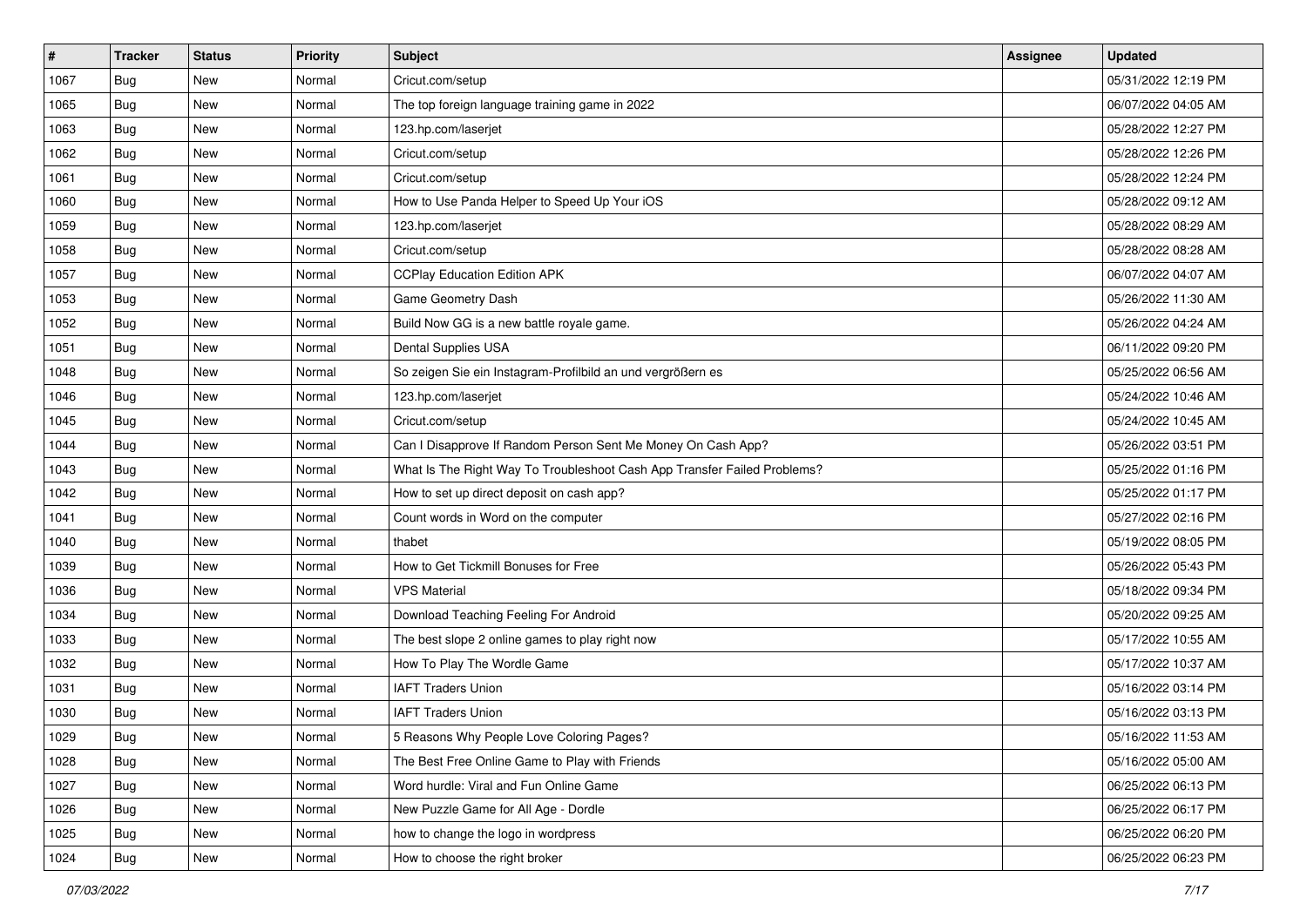| $\vert$ # | <b>Tracker</b> | <b>Status</b> | <b>Priority</b> | Subject                                                                    | <b>Assignee</b> | <b>Updated</b>      |
|-----------|----------------|---------------|-----------------|----------------------------------------------------------------------------|-----------------|---------------------|
| 1023      | Bug            | New           | Normal          | Questions That Are Typically Asked About Trap The Cat                      |                 | 05/14/2022 03:51 AM |
| 1022      | Bug            | New           | Normal          | 123.hp.com/laserjet                                                        |                 | 05/13/2022 01:25 PM |
| 1021      | Bug            | New           | Normal          | Cricut.com/setup                                                           |                 | 05/26/2022 12:21 AM |
| 1020      | Bug            | New           | Normal          | Cricut.com/setup                                                           |                 | 05/13/2022 11:14 AM |
| 1019      | Bug            | New           | Normal          | Cricut.com/setup                                                           |                 | 05/13/2022 11:13 AM |
| 1018      | <b>Bug</b>     | New           | Normal          | So erhalten Sie ein kostenloses Hörbuch                                    |                 | 07/02/2022 09:21 PM |
| 1016      | Bug            | New           | Normal          | Klondike Solitaire                                                         |                 | 05/12/2022 09:03 AM |
| 1015      | Bug            | New           | Normal          | Is it possible to send books for free?                                     |                 | 05/11/2022 04:05 PM |
| 1014      | Bug            | New           | Normal          | how to get chime routing and account number ? chime routing number florida |                 | 05/11/2022 12:42 PM |
| 1013      | Bug            | New           | Normal          | ij.start canon                                                             |                 | 05/11/2022 11:31 AM |
| 1012      | Bug            | New           | Normal          | Cricut.com/setup                                                           |                 | 05/11/2022 11:30 AM |
| 1011      | Bug            | New           | Normal          | Summary of 10 best coloring apps on phones                                 |                 | 05/11/2022 10:58 AM |
| 1009      | Bug            | New           | Normal          | How to change routing number on Cash App?                                  |                 | 05/11/2022 07:13 AM |
| 1008      | Bug            | New           | Normal          | Who was the first black woman to anchor a newscast?                        |                 | 05/10/2022 03:13 PM |
| 1007      | Bug            | New           | Normal          | "ij.start canon                                                            |                 | 05/18/2022 10:40 AM |
| 1006      | Bug            | New           | Normal          | Cricut.com/setup                                                           |                 | 05/10/2022 01:22 PM |
| 1005      | Bug            | New           | High            | Nursing Assignment Help in UK                                              |                 | 05/13/2022 05:33 PM |
| 1004      | Bug            | New           | Normal          | you get to pinch and drag a man with a very flexible face                  |                 | 05/10/2022 10:59 AM |
| 1002      | Bug            | New           | Normal          | Chemistry Assignment Help                                                  |                 | 06/04/2022 09:58 AM |
| 1001      | <b>Bug</b>     | New           | Normal          | Venmo Keep Saying Error?                                                   |                 | 06/27/2022 02:20 AM |
| 999       | Bug            | New           | Normal          | Is there a way to find Google Feud answers?                                |                 | 06/28/2022 01:27 AM |
| 998       | Bug            | New           | Normal          | Is It Hard to Solve Wordle An                                              |                 | 06/27/2022 12:24 AM |
| 997       | Bug            | New           | Normal          | 123.hp.com/laserjet                                                        |                 | 06/28/2022 09:48 AM |
| 996       | <b>Bug</b>     | New           | Normal          | Cricut.com/setup                                                           |                 | 06/27/2022 07:12 AM |
| 993       | Bug            | New           | Normal          | IO Games Free Online                                                       |                 | 06/26/2022 09:41 AM |
| 992       | Bug            | New           | Normal          | So vergrößern Sie Ihr Instagram-Profilbild                                 |                 | 06/26/2022 11:29 PM |
| 991       | <b>Bug</b>     | New           | Normal          | <b>MDMA MOLLY</b>                                                          |                 | 05/03/2022 12:03 AM |
| 990       | <b>Bug</b>     | New           | Normal          | Mushrooms                                                                  |                 | 06/26/2022 05:41 AM |
| 989       | Bug            | New           | Normal          | Barewoods Wax Cigar                                                        |                 | 06/26/2022 09:19 AM |
| 988       | Bug            | New           | Normal          | <b>Medicinal Mushrooms</b>                                                 |                 | 06/27/2022 09:33 AM |
| 987       | Bug            | New           | Normal          | <b>Medicinal Mushrooms</b>                                                 |                 | 06/27/2022 07:13 PM |
| 985       | Bug            | New           | Normal          | Find out the vitality of Facebook Phone Number:                            |                 | 06/27/2022 05:39 AM |
| 984       | <b>Bug</b>     | New           | Normal          | How to disable, permanently delete Twitter account on phone, PC            |                 | 06/26/2022 08:28 AM |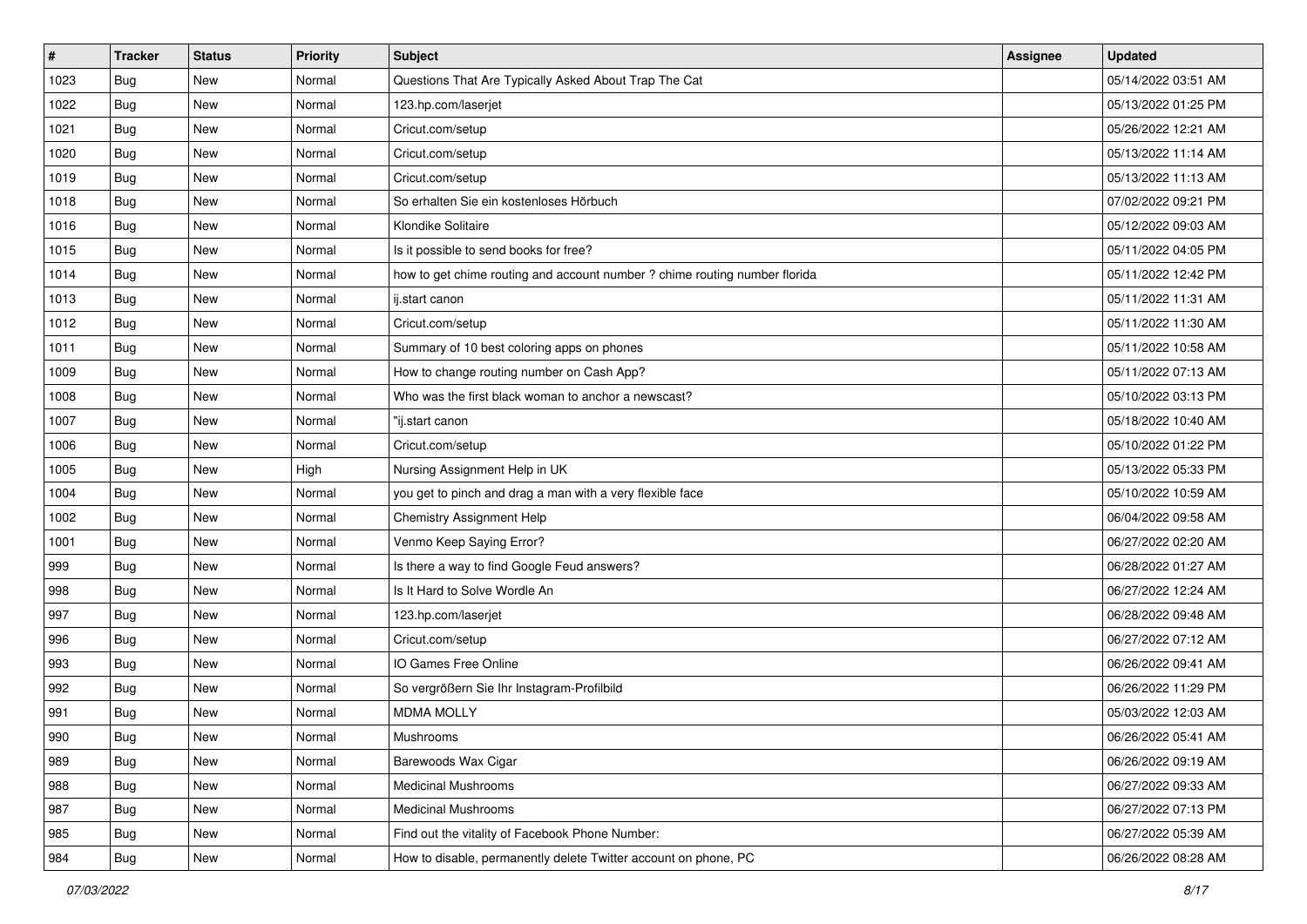| $\sharp$ | <b>Tracker</b> | <b>Status</b> | Priority | Subject                                                                                | <b>Assignee</b> | <b>Updated</b>      |
|----------|----------------|---------------|----------|----------------------------------------------------------------------------------------|-----------------|---------------------|
| 983      | Bug            | New           | Normal   | Finding issue in tekken 3 game?                                                        |                 | 06/28/2022 03:26 AM |
| 982      | Bug            | New           | Normal   | Five sites that let you download free scenarios for your iPhone                        |                 | 05/07/2022 09:34 PM |
| 981      | Bug            | New           | Normal   | VidMate Mod APK                                                                        |                 | 06/28/2022 11:24 AM |
| 980      | Bug            | <b>New</b>    | Normal   | Free Gas Cards for the Unemployed                                                      |                 | 06/28/2022 02:54 PM |
| 979      | Bug            | New           | Normal   | Free Gas Cards for the Unemployed                                                      |                 | 06/25/2022 09:02 PM |
| 978      | Bug            | New           | Normal   | Delamore Lodge is a place to stay.                                                     |                 | 06/27/2022 04:57 AM |
| 977      | Bug            | New           | Normal   | Fans of the Old Country will like this book.                                           |                 | 06/26/2022 05:54 AM |
| 975      | Bug            | New           | Normal   | Payback 2 Mod APK                                                                      |                 | 05/05/2022 10:56 AM |
| 974      | Bug            | New           | Normal   | Watch NCAA Football Live Streaming Free                                                |                 | 06/26/2022 05:33 PM |
| 972      | Bug            | New           | Normal   | How To Borrow Money From The Cash App? Get To Know About The Same                      |                 | 04/25/2022 07:30 AM |
| 971      | <b>Bug</b>     | New           | Normal   | How Do I Check Balance On Cash App Card With Optimum Ease?                             |                 | 06/27/2022 08:16 PM |
| 970      | Bug            | New           | Normal   | The Amount Of Time Does Cash App Direct Deposit Time Take?                             |                 | 06/26/2022 07:32 PM |
| 969      | Bug            | <b>New</b>    | Normal   | Watch NCAA Football Live Match Free                                                    |                 | 06/28/2022 01:31 PM |
| 966      | Bug            | New           | Normal   | How to Download the Filmes                                                             |                 | 06/27/2022 03:25 AM |
| 965      | <b>Bug</b>     | New           | Normal   | Go with cash app customer service to know where I can load my cash app card            |                 | 06/28/2022 04:30 AM |
| 964      | Bug            | New           | Normal   | Can I Fix Cash App Transfer Failed Issues By Adding Sufficient Funds?                  |                 | 06/26/2022 07:21 AM |
| 962      | Bug            | New           | Normal   | Kostenlose Hörbücher                                                                   |                 | 06/26/2022 10:45 PM |
| 961      | Bug            | New           | Normal   | TeaTv is an Android                                                                    |                 | 06/26/2022 02:02 PM |
| 959      | Bug            | New           | Normal   | Get connected with cash app team-How to get money off cash app at walmart without card |                 | 06/27/2022 08:52 AM |
| 958      | Bug            | New           | Normal   | Avail Cash app support service to know Sutton bank cash app number                     |                 | 06/26/2022 08:46 AM |
| 957      | Bug            | New           | Normal   | From Where I Can Get Cheap Writing Services?                                           |                 | 04/20/2022 05:06 AM |
| 956      | Bug            | New           | Normal   | <b>FNF Free Mods Online</b>                                                            |                 | 06/25/2022 09:59 PM |
| 954      | <b>Bug</b>     | New           | Normal   | AZ Screen Recorder Mod                                                                 |                 | 06/25/2022 11:24 PM |
| 953      | <b>Bug</b>     | New           | Normal   | Manga Dogs - Read Your Favorite Comics on Your Smartphone                              |                 | 06/27/2022 03:53 PM |
| 952      | Bug            | New           | Normal   | Canon IJ Network Tool                                                                  |                 | 06/26/2022 10:35 AM |
| 951      | Bug            | <b>New</b>    | Normal   | Canon.com/ijsetup                                                                      |                 | 06/27/2022 07:56 PM |
| 950      | Bug            | New           | Normal   | ij.start canon                                                                         |                 | 06/26/2022 04:35 AM |
| 949      | <b>Bug</b>     | New           | Normal   | <b>Educational Games</b>                                                               |                 | 06/15/2022 09:11 PM |
| 948      | Bug            | New           | Normal   | Canon IJ Network Tool                                                                  |                 | 06/27/2022 09:30 PM |
| 947      | Bug            | New           | Normal   | is Disney Now and Disney Plus different?                                               |                 | 04/14/2022 09:53 AM |
| 946      | Bug            | New           | Normal   | What is Plex and Is Plex Legal?                                                        |                 | 06/26/2022 05:23 AM |
| 945      | <b>Bug</b>     | New           | Normal   | TikTok 18 Mod Apk For Your Android                                                     |                 | 04/13/2022 09:32 AM |
| 943      | <b>Bug</b>     | New           | Normal   | ij.start canon                                                                         |                 | 04/13/2022 08:52 AM |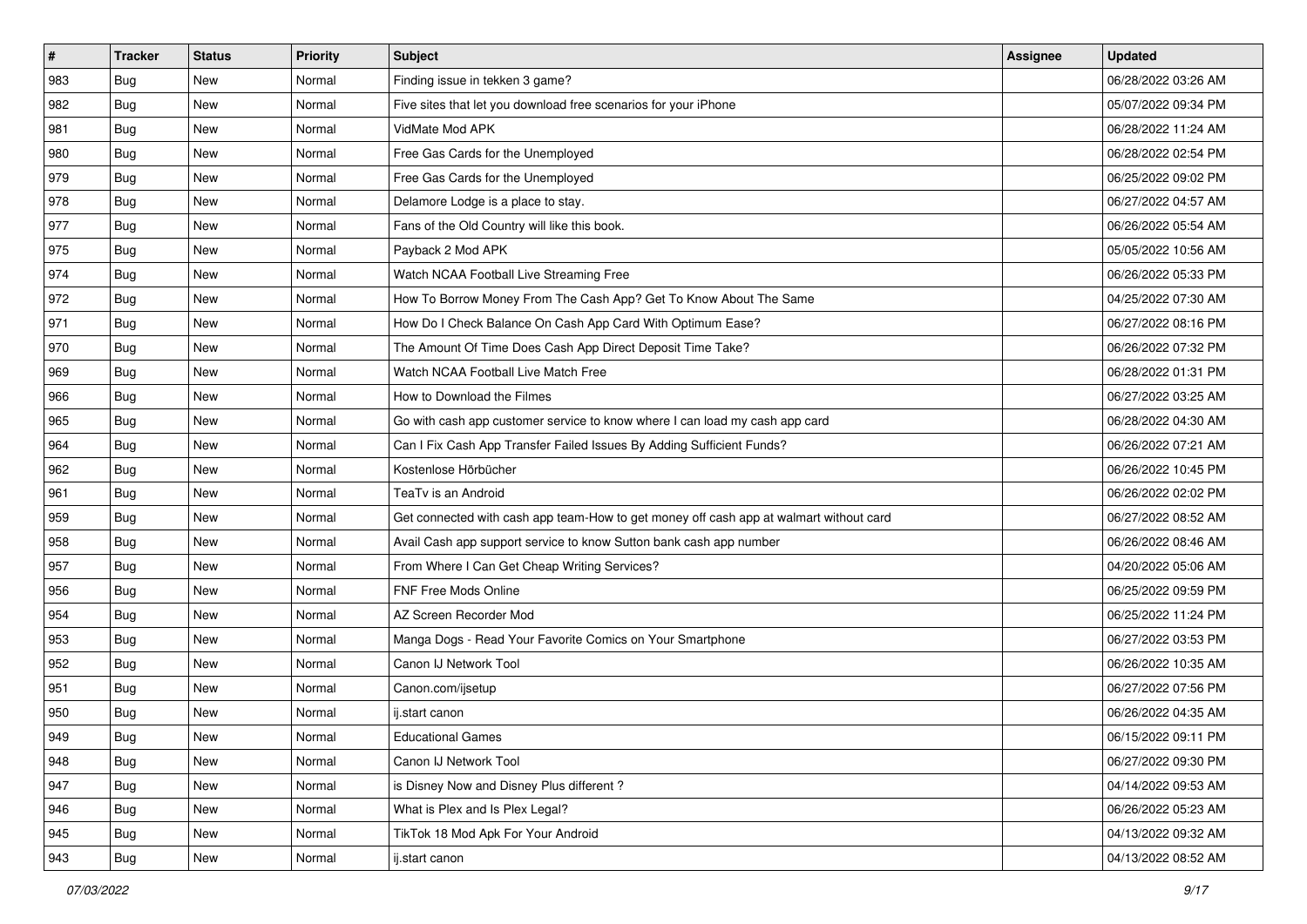| #   | <b>Tracker</b> | <b>Status</b> | <b>Priority</b> | Subject                                                                          | Assignee | <b>Updated</b>      |
|-----|----------------|---------------|-----------------|----------------------------------------------------------------------------------|----------|---------------------|
| 942 | Bug            | New           | Normal          | Canon IJ Network Tool                                                            |          | 04/13/2022 08:45 AM |
| 941 | Bug            | New           | Normal          | is Disney Now and Disney Plus different?                                         |          | 06/26/2022 12:10 PM |
| 940 | Bug            | New           | Normal          | What is Plex and Is Plex Legal?                                                  |          | 06/26/2022 04:50 PM |
| 935 | Bug            | New           | Normal          | MovieBox Pro Apk - Watch Movies and TV Shows on Your Android Phone               |          | 06/26/2022 04:11 AM |
| 934 | Bug            | New           | Normal          | MovieBox Pro Apk - Watch Movies and TV Shows on Your Android Phone               |          | 05/10/2022 11:01 AM |
| 933 | Bug            | New           | Normal          | How Can I Watch Movies on My Mobile Phone                                        |          | 06/24/2022 12:55 AM |
| 932 | Bug            | New           | Normal          | The best epic, long-playing PC games will consume days of your life.             |          | 05/15/2022 07:44 PM |
| 930 | Bug            | New           | Normal          | The best free games online                                                       |          | 04/12/2022 09:05 AM |
| 929 | Bug            | New           | Normal          | Canon IJ Network Tool                                                            |          | 04/12/2022 08:32 AM |
| 928 | Bug            | New           | Normal          | How Does Sutton Bank Cash App Customer Service Help In Answering Your Questions? |          | 04/12/2022 11:36 AM |
| 926 | <b>Bug</b>     | New           | Normal          | tavor 7                                                                          |          | 06/22/2022 05:08 PM |
| 925 | Bug            | New           | Normal          | tavor 7                                                                          |          | 06/15/2022 03:45 AM |
| 924 | Bug            | New           | Normal          | buy tec 9                                                                        |          | 04/11/2022 02:54 PM |
| 923 | Bug            | New           | Normal          | frenchies for sale                                                               |          | 04/11/2022 02:35 PM |
| 922 | <b>Bug</b>     | New           | Normal          | Why Is The Need For Assignment Writing Services?                                 |          | 07/02/2022 07:32 PM |
| 921 | Bug            | New           | Normal          | Canon IJ Network Tool                                                            |          | 04/11/2022 09:00 AM |
| 920 | <b>Bug</b>     | New           | Normal          | Where I Can Get Essay Writing Services?                                          |          | 04/11/2022 08:35 AM |
| 918 | Bug            | New           | Normal          | Antivirus for IOS                                                                |          | 06/16/2022 10:36 PM |
| 917 | Bug            | New           | Normal          | Random Person Sent Me Money on Cash App-find solution?                           |          | 04/09/2022 12:32 PM |
| 916 | Bug            | New           | Normal          | How long does it take to write a book?                                           |          | 04/07/2022 12:15 PM |
| 915 | Bug            | New           | Normal          | Finance dissertation writing                                                     |          | 04/07/2022 09:22 AM |
| 914 | Bug            | New           | Normal          | Wordle: how to play fashion games for free?                                      |          | 04/07/2022 08:30 AM |
| 913 | Bug            | New           | Normal          | Canon IJ Network Tool                                                            |          | 04/07/2022 06:21 AM |
| 912 | <b>Bug</b>     | New           | Normal          | <b>Cuphead Mobile Game Review</b>                                                |          | 06/09/2022 10:14 AM |
| 911 | Bug            | New           | Normal          | Aluminum Windows & Doors                                                         |          | 04/06/2022 08:10 PM |
| 910 | Bug            | New           | Normal          | Each content looks unisize or not formated                                       |          | 04/06/2022 11:21 AM |
| 909 | <b>Bug</b>     | New           | Normal          | Toca Life World APK                                                              |          | 04/06/2022 04:52 AM |
| 908 | <b>Bug</b>     | New           | Normal          | Toca Life World APK                                                              |          | 04/06/2022 03:18 AM |
| 907 | <b>Bug</b>     | New           | Normal          | Canon IJ Network Tool                                                            |          | 04/04/2022 10:43 AM |
| 906 | <b>Bug</b>     | New           | Normal          | How To Change Cash App From Business To Personal Account For Any Reasons?        |          | 04/04/2022 09:57 AM |
| 905 | <b>Bug</b>     | New           | Normal          | MINI MILITIA MOD APK                                                             |          | 05/19/2022 01:54 PM |
| 898 | <b>Bug</b>     | New           | Normal          | Shadow Fight 2 Mod APK                                                           |          | 04/02/2022 09:17 AM |
| 895 | <b>Bug</b>     | New           | Normal          | Cash App Scams                                                                   |          | 06/18/2022 02:36 PM |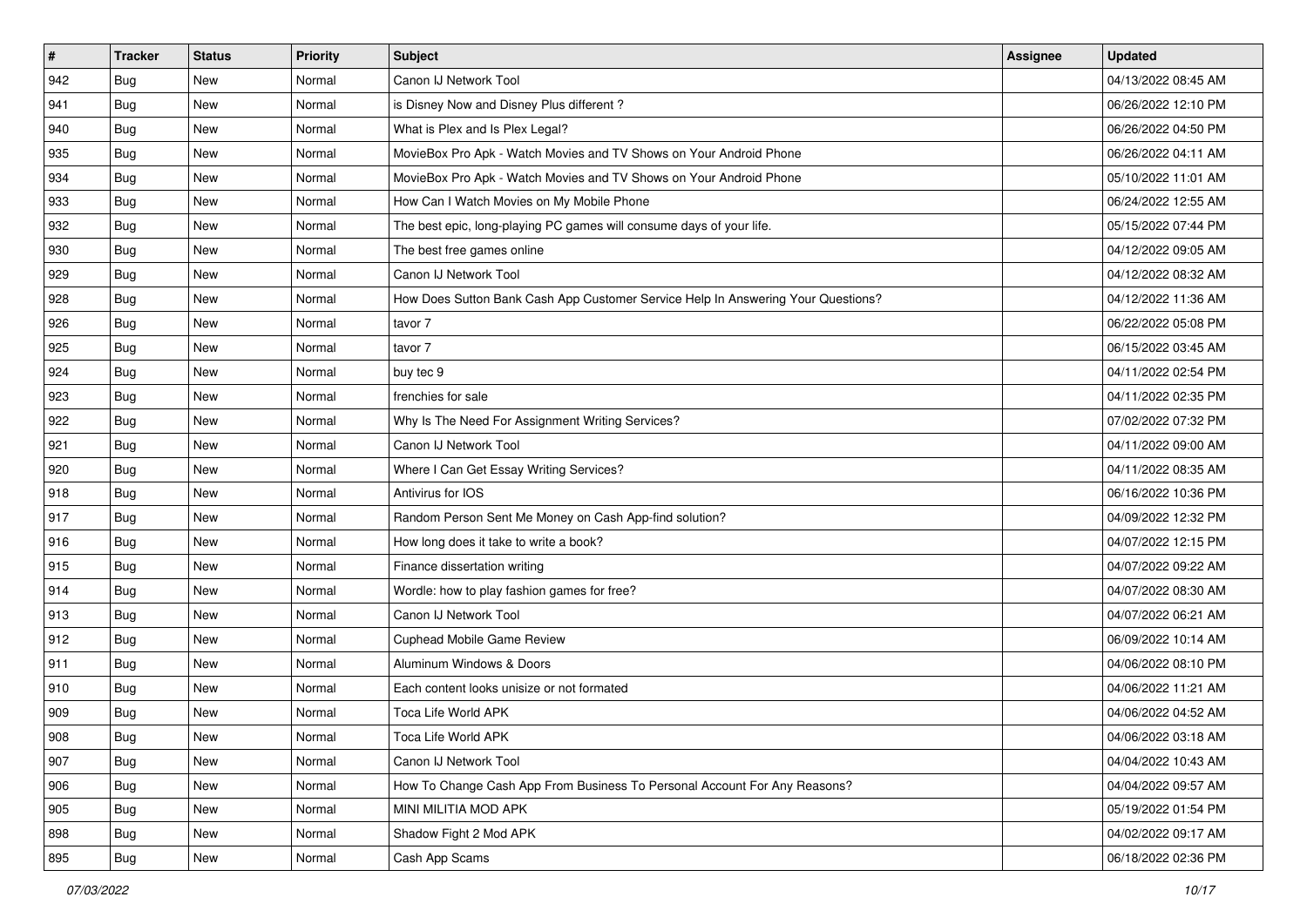| #   | <b>Tracker</b> | <b>Status</b> | <b>Priority</b> | <b>Subject</b>                                                              | <b>Assignee</b> | <b>Updated</b>      |
|-----|----------------|---------------|-----------------|-----------------------------------------------------------------------------|-----------------|---------------------|
| 893 | Bug            | New           | Normal          | klingeltone                                                                 |                 | 04/13/2022 11:06 AM |
| 892 | Bug            | <b>New</b>    | Normal          | Good game                                                                   |                 | 07/01/2022 10:25 AM |
| 891 | Bug            | New           | Normal          | The most interesting game today, have you tried it?                         |                 | 04/01/2022 09:17 AM |
| 889 | Bug            | New           | Normal          | What is Plex and how it's work?                                             |                 | 04/01/2022 09:14 AM |
| 888 | Bug            | New           | Normal          | Is the Fox News Channel on Roku free?                                       |                 | 06/28/2022 06:58 PM |
| 887 | Bug            | New           | Normal          | What is Plex and how it's work?                                             |                 | 04/01/2022 09:16 AM |
| 886 | <b>Bug</b>     | <b>New</b>    | Normal          | Is the Fox News Channel on Roku free?                                       |                 | 06/28/2022 09:36 PM |
| 885 | Bug            | New           | Normal          | How to Install the Tele Latino App For Android                              |                 | 03/28/2022 04:10 AM |
| 884 | Bug            | <b>New</b>    | Normal          | Why do Subway Surfers popular                                               |                 | 04/01/2022 09:16 AM |
| 883 | <b>Bug</b>     | New           | Normal          | Langweilen Sie sich jemals bei der gleichen alten Schriftart auf Instagram? |                 | 04/01/2022 09:16 AM |
| 882 | <b>Bug</b>     | New           | Normal          | How to change bank account on cash app?                                     |                 | 04/01/2022 09:16 AM |
| 880 | Bug            | New           | Normal          | Why do Subway Surfers popular                                               |                 | 04/01/2022 09:16 AM |
| 878 | Bug            | New           | Normal          | Wie ist instazoom hilfreich beim Herunterladen von Instagram-Profilbildern  |                 | 04/08/2022 09:28 PM |
| 876 | Bug            | New           | Normal          | Download Full-Size Profile Pictures of Your Favorite Users With InstaDP     |                 | 04/01/2022 09:12 AM |
| 875 | Bug            | New           | Normal          | Red ball game                                                               |                 | 04/01/2022 09:15 AM |
| 874 | Bug            | <b>New</b>    | Normal          | Cómo descargar Minecraft Apk                                                |                 | 06/26/2022 08:01 AM |
| 873 | Bug            | New           | Normal          | Klingeltöne mp3                                                             |                 | 04/13/2022 11:03 AM |
| 872 | Bug            | New           | Normal          | Poppy Playtime Horror Game Free                                             |                 | 04/01/2022 09:11 AM |
| 870 | Bug            | New           | Normal          | Mahjong Solitaire                                                           |                 | 04/01/2022 09:12 AM |
| 869 | <b>Bug</b>     | <b>New</b>    | Normal          | Sonnerie Post Malone 2022                                                   |                 | 04/13/2022 11:05 AM |
| 865 | Bug            | New           | Normal          | Canon IJ Printer Utility                                                    |                 | 05/18/2022 07:24 PM |
| 864 | Bug            | <b>New</b>    | Normal          | Canon IJ Network Tool                                                       |                 | 04/01/2022 09:14 AM |
| 863 | Bug            | New           | Normal          | Canon IJ Network Tool                                                       |                 | 04/01/2022 09:12 AM |
| 862 | <b>Bug</b>     | New           | Normal          | none                                                                        |                 | 04/01/2022 09:11 AM |
| 859 | Bug            | New           | Normal          | Canon IJ Network Tool                                                       |                 | 04/01/2022 09:13 AM |
| 857 | Bug            | New           | Normal          | Welcome to the world of classic retro games                                 |                 | 04/01/2022 09:13 AM |
| 856 | Bug            | <b>New</b>    | Normal          | Online Classes Assistance Help For Student                                  |                 | 04/01/2022 09:13 AM |
| 855 | <b>Bug</b>     | New           | Normal          | Online Classes Assistance Help For Student                                  |                 | 04/01/2022 09:13 AM |
| 854 | Bug            | New           | Normal          | How To Resolve Password Problems Through Facebook Customer Service?         |                 | 04/09/2022 06:11 PM |
| 853 | Bug            | New           | Normal          | what is dr laser                                                            |                 | 04/01/2022 09:13 AM |
| 852 | Bug            | New           | Normal          | How to cancel your French Bee flight within 24 hours?                       |                 | 04/01/2022 09:13 AM |
| 851 | Bug            | New           | Normal          | Laden Sie den kostenlosen MP3-Klingelton für Ihr Mobiltelefon herunter      |                 | 04/01/2022 09:14 AM |
| 850 | <b>Bug</b>     | New           | Normal          | Puppy Playtime APK Android                                                  |                 | 04/01/2022 09:14 AM |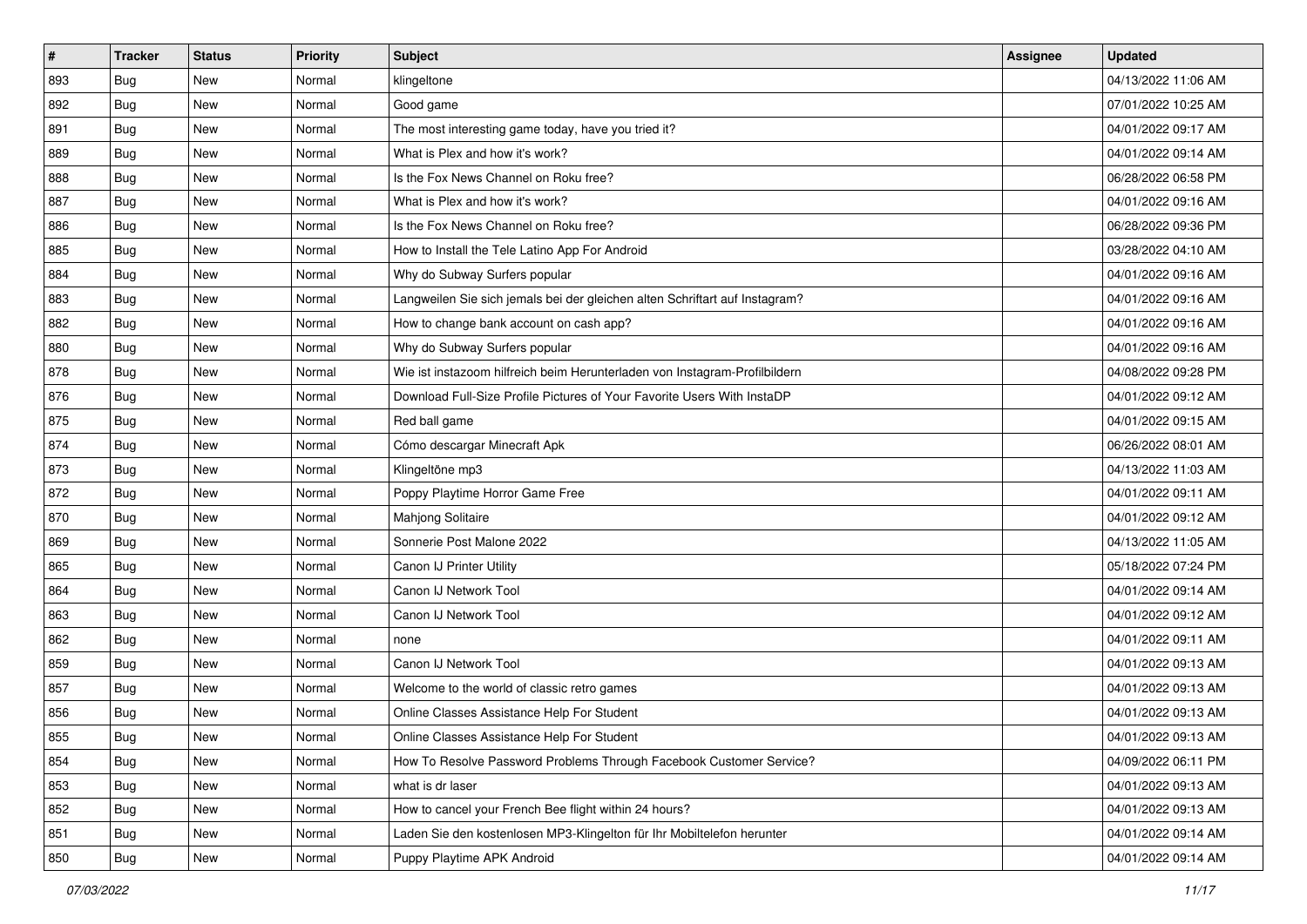| $\pmb{\#}$ | <b>Tracker</b> | <b>Status</b> | <b>Priority</b> | Subject                                                                          | <b>Assignee</b> | <b>Updated</b>      |
|------------|----------------|---------------|-----------------|----------------------------------------------------------------------------------|-----------------|---------------------|
| 849        | Bug            | New           | Normal          | FutEmax App Apk - Watch Soccer, Fantasy Football, And More On Your Mobile Device |                 | 04/01/2022 09:04 AM |
| 844        | <b>Bug</b>     | New           | Normal          | To know Chime Routing Number call on the helpline number                         |                 | 04/01/2022 08:58 AM |
| 843        | Bug            | New           | Normal          | Canon IJ Network Tool                                                            |                 | 04/01/2022 08:58 AM |
| 842        | Bug            | <b>New</b>    | Normal          | Join the fun game                                                                |                 | 04/01/2022 08:58 AM |
| 841        | Bug            | New           | Normal          | How do I activate FOX NOW?                                                       |                 | 04/01/2022 08:58 AM |
| 840        | Bug            | New           | Normal          | Is Tubi really free and legal?                                                   |                 | 04/01/2022 08:58 AM |
| 839        | Bug            | New           | Normal          | How do I activate FOX NOW?                                                       |                 | 04/01/2022 08:58 AM |
| 838        | <b>Bug</b>     | New           | Normal          | Celebrity Hunter Mod apk - Como instalá-lo                                       |                 | 04/01/2022 08:58 AM |
| 836        | Bug            | New           | Normal          | What Is The Required Amount To Pay As Cash App Clearance Fee?                    |                 | 04/01/2022 09:00 AM |
| 835        | Bug            | New           | Normal          | Build your strong army with Taming io                                            |                 | 04/01/2022 08:59 AM |
| 834        | <b>Bug</b>     | New           | Normal          | Grasp the secret to relieve stress and fatigue                                   |                 | 04/01/2022 08:57 AM |
| 833        | Bug            | New           | Normal          | Does Direct Deposit Hit Chime- seek Chime Customer Service                       |                 | 04/01/2022 08:59 AM |
| 832        | Bug            | <b>New</b>    | Normal          | Choque Royale Mod Apk                                                            |                 | 04/01/2022 08:59 AM |
| 831        | <b>Bug</b>     | New           | Normal          | Build and shoot                                                                  |                 | 05/29/2022 04:47 PM |
| 830        | <b>Bug</b>     | <b>New</b>    | Normal          | Poppy Playtime APK                                                               |                 | 06/27/2022 10:31 PM |
| 828        | Bug            | New           | Normal          | Nursery management                                                               |                 | 06/28/2022 12:10 PM |
| 827        | Bug            | <b>New</b>    | Normal          | Come To Know The Required Steps To Unlock Cash App Account                       |                 | 04/01/2022 08:59 AM |
| 826        | Bug            | New           | Normal          | How to Dowload MXL TV Premium                                                    |                 | 05/26/2022 03:34 PM |
| 825        | Bug            | New           | Normal          | Lucky Patcher Download                                                           |                 | 06/26/2022 06:09 PM |
| 822        | <b>Bug</b>     | <b>New</b>    | Normal          | Dowload Your Boyfriend Game                                                      |                 | 07/02/2022 12:41 PM |
| 821        | Bug            | New           | Normal          | Nicoo - A Review of the Popular Battle Royale Game                               |                 | 06/28/2022 08:30 AM |
| 820        | Bug            | New           | Normal          | Metal Slug Apk para Android                                                      |                 | 07/01/2022 05:10 PM |
| 819        | Bug            | New           | Normal          | Metal Slug Apk para Android                                                      |                 | 06/27/2022 09:35 AM |
| 817        | <b>Bug</b>     | New           | Normal          | Pacman 30th Anniversary                                                          |                 | 07/02/2022 05:11 AM |
| 816        | Bug            | New           | Normal          | Play Scribble io fun with everyone                                               |                 | 07/02/2022 10:43 AM |
| 811        | Bug            | New           | Normal          | Canon IJ Network Tool                                                            |                 | 07/02/2022 02:19 AM |
| 809        | <b>Bug</b>     | New           | Normal          | Smash Karts - immerse yourself in the exciting race                              |                 | 07/02/2022 05:46 AM |
| 808        | <b>Bug</b>     | New           | Normal          | Sinnvolle Guten-Morgen-Grüße                                                     |                 | 07/01/2022 03:27 AM |
| 807        | <b>Bug</b>     | New           | Normal          | 1v1Battle is a strategic action 'Build and shoot' game                           |                 | 06/27/2022 06:52 AM |
| 804        | <b>Bug</b>     | New           | Normal          | Review                                                                           |                 | 07/02/2022 09:56 PM |
| 802        | Bug            | New           | Normal          | Who Is an ETL Engineer                                                           |                 | 07/02/2022 06:40 AM |
| 801        | <b>Bug</b>     | New           | Normal          | Who Is an ETL Engineer                                                           |                 | 07/02/2022 05:26 AM |
| 800        | <b>Bug</b>     | New           | Normal          | Who Is an ETL Engineer                                                           |                 | 07/01/2022 01:08 PM |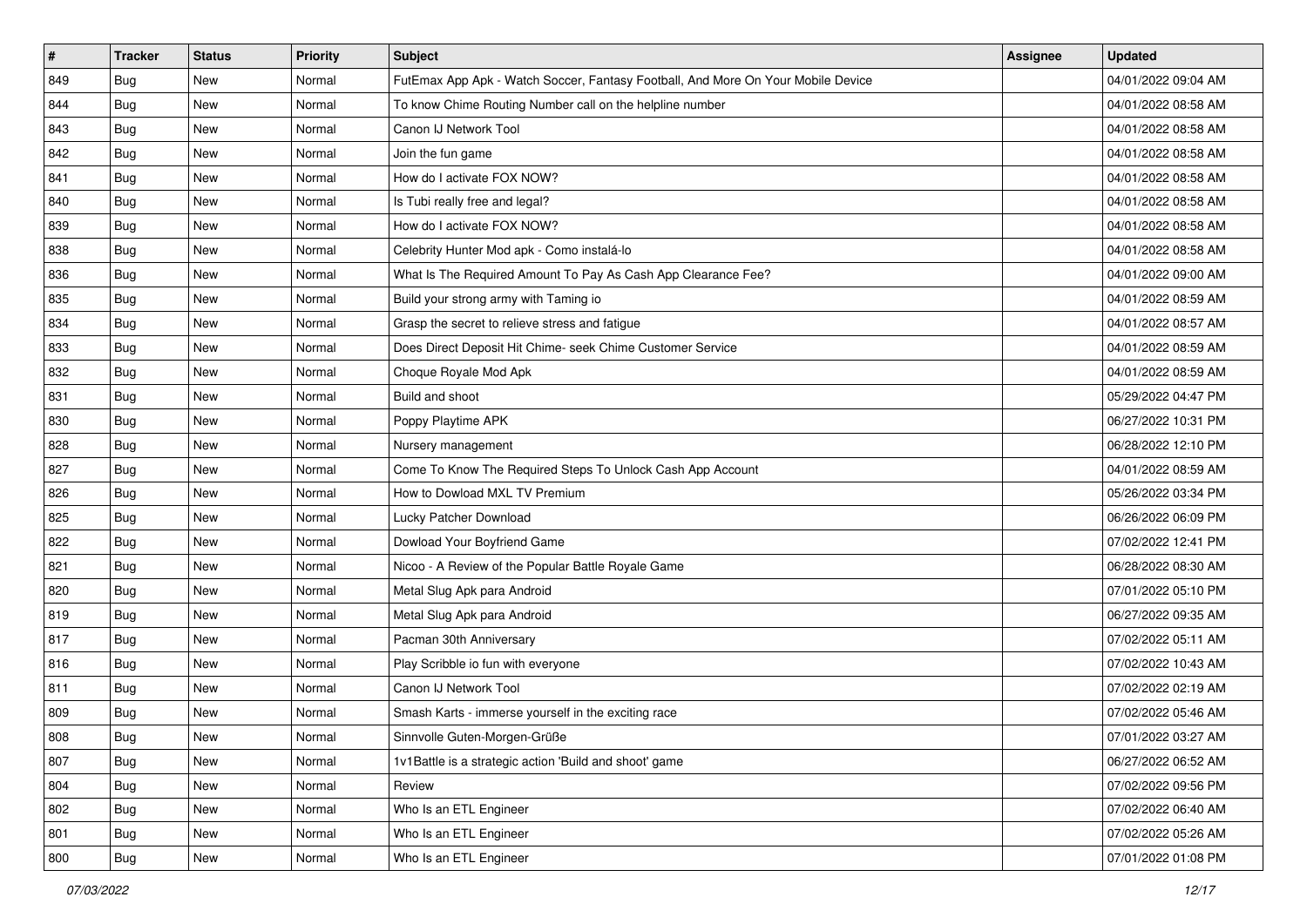| $\sharp$ | <b>Tracker</b> | <b>Status</b> | <b>Priority</b> | Subject                                                                       | <b>Assignee</b> | <b>Updated</b>      |
|----------|----------------|---------------|-----------------|-------------------------------------------------------------------------------|-----------------|---------------------|
| 799      | <b>Bug</b>     | New           | Normal          | Who Is an ETL Engineer                                                        |                 | 07/01/2022 11:11 PM |
| 798      | Bug            | <b>New</b>    | Normal          | Who Is an ETL Engineer                                                        |                 | 07/02/2022 09:12 PM |
| 796      | Bug            | New           | Normal          | How Does Cash App ++ actually work and What is the process of it              |                 | 07/02/2022 11:27 PM |
| 795      | Bug            | New           | Normal          | Drift Boss - Exciting Race                                                    |                 | 06/26/2022 06:32 PM |
| 792      | Bug            | New           | Normal          | What is Google Camera Mod?                                                    |                 | 06/27/2022 10:20 AM |
| 791      | <b>Bug</b>     | New           | Normal          | Samsnung TV Plus is not working                                               |                 | 04/01/2022 09:03 AM |
| 790      | <b>Bug</b>     | <b>New</b>    | Normal          | My app                                                                        |                 | 04/01/2022 09:03 AM |
| 789      | Bug            | New           | Normal          | Full version                                                                  |                 | 07/02/2022 05:41 PM |
| 788      | Bug            | New           | Normal          | Intro Maker Mod APK                                                           |                 | 07/02/2022 12:36 AM |
| 787      | <b>Bug</b>     | New           | Normal          | Assured Assignment Help                                                       |                 | 07/01/2022 02:08 PM |
| 786      | <b>Bug</b>     | New           | Normal          | Best Assignment Help in Australia & UK                                        |                 | 07/02/2022 01:03 PM |
| 785      | Bug            | New           | Normal          | How To Get Money Off Cash App Without Card Or With A Card?                    |                 | 07/02/2022 07:16 AM |
| 784      | Bug            | New           | Normal          | How To Add Money On Cash App Card And Check The Funds?                        |                 | 07/02/2022 08:11 AM |
| 783      | Bug            | New           | Normal          | How Do I Determine The Reasons And Solutions To Fix Cash App Transfer Failed? |                 | 07/01/2022 05:42 PM |
| 782      | Bug            | New           | Normal          | Comment faire une sonnerie téléphonique                                       |                 | 07/01/2022 08:28 PM |
| 781      | Bug            | New           | Normal          | Free Whatsapp Group to Join                                                   |                 | 07/02/2022 07:28 AM |
| 777      | Bug            | New           | Normal          | Obtain driving instructions using Google Maps.                                |                 | 07/01/2022 11:27 PM |
| 776      | Bug            | New           | Normal          | Wibargain                                                                     |                 | 07/02/2022 09:26 AM |
| 775      | Bug            | New           | Normal          | cash app                                                                      |                 | 02/14/2022 08:20 AM |
| 774      | <b>Bug</b>     | <b>New</b>    | Normal          | Follow proper initiatives                                                     |                 | 07/01/2022 04:41 PM |
| 773      | <b>Bug</b>     | New           | Normal          | Spades - Play online free                                                     |                 | 07/02/2022 08:02 AM |
| 772      | Bug            | <b>New</b>    | Normal          | united airlines baggage policy                                                |                 | 07/01/2022 07:30 PM |
| 771      | Bug            | New           | Normal          | united airlines baggage policy                                                |                 | 07/01/2022 09:14 PM |
| 770      | <b>Bug</b>     | New           | Normal          | Canon IJ Network Tool                                                         |                 | 07/02/2022 11:06 PM |
| 769      | <b>Bug</b>     | <b>New</b>    | Normal          | check my cash app                                                             |                 | 07/02/2022 10:50 AM |
| 768      | Bug            | New           | Normal          | Where can you buy best jackets online?                                        |                 | 06/26/2022 01:50 PM |
| 767      | <b>Bug</b>     | <b>New</b>    | Normal          | apkmod                                                                        |                 | 07/01/2022 09:50 PM |
| 766      | <b>Bug</b>     | New           | Normal          | Pobreflix Mod APK Review                                                      |                 | 07/02/2022 02:16 AM |
| 765      | Bug            | New           | Normal          | Follow proper initiatives to check my cash app                                |                 | 07/02/2022 03:41 PM |
| 764      | Bug            | New           | Normal          | What is available to see what I can watch HBO Max?                            |                 | 07/02/2022 12:16 AM |
| 763      | <b>Bug</b>     | New           | High            | How to Make a Ringtone on Your iPhone                                         |                 | 07/01/2022 01:09 PM |
| 762      | <b>Bug</b>     | New           | Normal          | How To Add Money To A Cash App Card If Struggling With Low Amount?            |                 | 06/29/2022 10:53 AM |
| 760      | <b>Bug</b>     | New           | Normal          | apkmod                                                                        |                 | 06/27/2022 04:13 PM |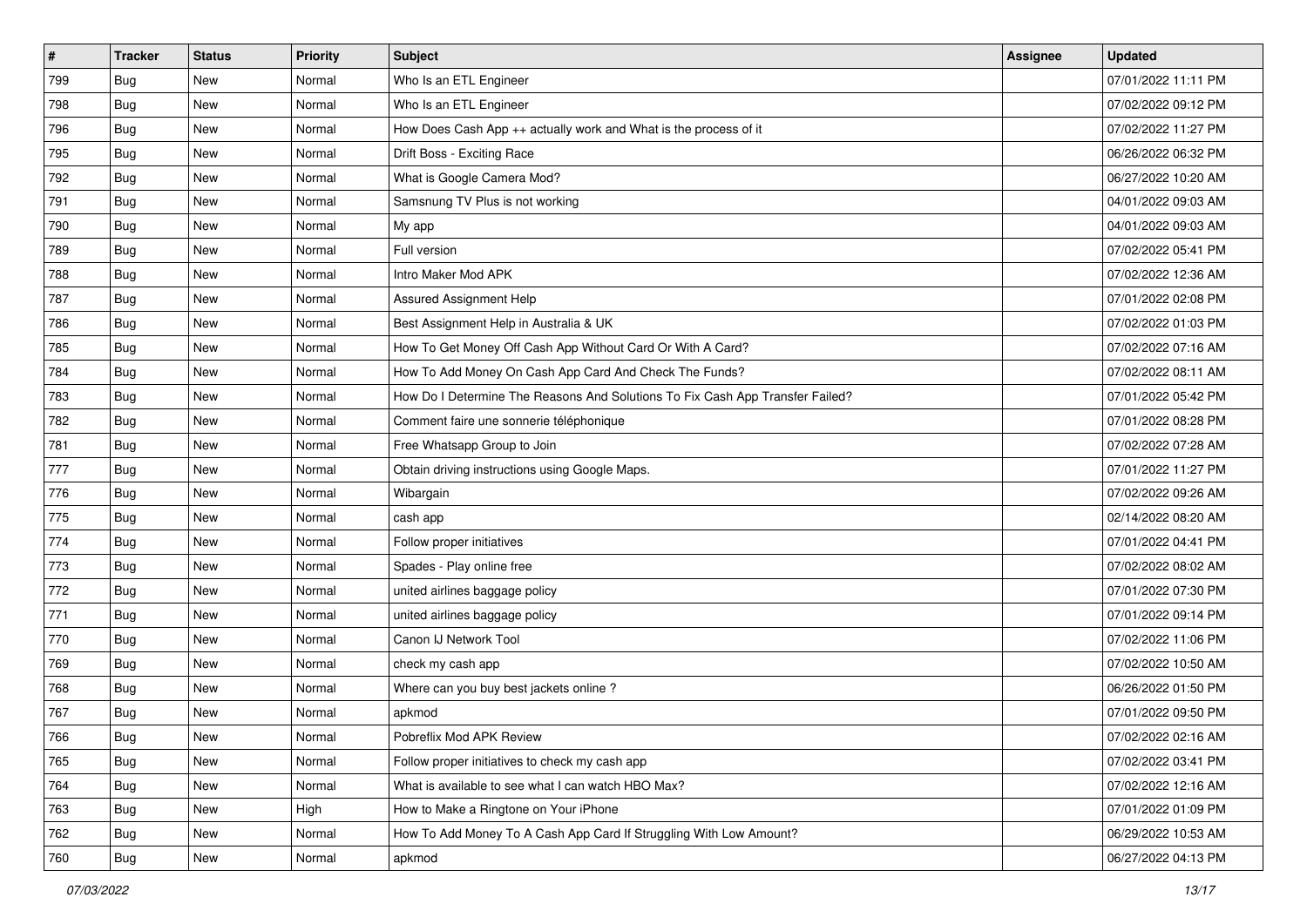| $\vert$ # | <b>Tracker</b> | <b>Status</b> | <b>Priority</b> | Subject                                                                                             | Assignee | <b>Updated</b>      |
|-----------|----------------|---------------|-----------------|-----------------------------------------------------------------------------------------------------|----------|---------------------|
| 758       | Bug            | New           | Normal          | How Do I Study Consistently For Hours?                                                              |          | 06/27/2022 12:49 AM |
| 757       | Bug            | New           | Normal          | Why Is Issue of Car Maintenance so Famous for the Consumers?                                        |          | 04/01/2022 09:01 AM |
| 754       | Bug            | New           | Normal          | Cómo descargar tonos gratis de teléfono celular                                                     |          | 06/26/2022 01:56 PM |
| 753       | Bug            | New           | Normal          | onlineessaygrader                                                                                   |          | 06/28/2022 05:55 AM |
| 752       | Bug            | New           | Normal          | Plagerism checker                                                                                   |          | 06/26/2022 06:33 PM |
| 750       | Bug            | New           | Normal          | Create a Report Template                                                                            |          | 06/26/2022 04:27 PM |
| 749       | Bug            | New           | Normal          | The Best Bubble Shooter Game for Android                                                            |          | 06/26/2022 12:12 PM |
| 748       | Bug            | New           | Normal          | Il y a quelques façons d'obtenir des sonneries gratuites pour votre iPhone                          |          | 06/26/2022 11:24 PM |
| 747       | Bug            | New           | Normal          | How to Install Tyflex Plus on Your Android Device                                                   |          | 06/26/2022 08:16 AM |
| 744       | Bug            | New           | Normal          | <b>Pixel Survive</b>                                                                                |          | 06/28/2022 05:13 AM |
| 743       | <b>Bug</b>     | New           | Normal          | They promote 'pixel art' contests and a 'game jam' related to the work and figure of Carlos Casares |          | 06/28/2022 12:04 PM |
| 742       | Bug            | New           | Normal          | How Long Does Cash App Support Take To Respond For A Better Support?                                |          | 06/25/2022 11:00 PM |
| 741       | Bug            | New           | Normal          | <b>Blockchain Technology Solutions</b>                                                              |          | 06/26/2022 02:19 AM |
| 739       | Bug            | New           | Normal          | law dissertation help                                                                               |          | 06/27/2022 06:12 PM |
| 738       | Bug            | New           | Normal          | How Much Amount Do I Get Using The Referral Code For Cash App?                                      |          | 06/27/2022 03:58 PM |
| 737       | Bug            | New           | Normal          | How Do I Talk To A Live Person At Facebook If Anything Is Doubtful?                                 |          | 06/27/2022 09:59 PM |
| 736       | Bug            | New           | Normal          | I Want to Edit in My Website (transfer-factor.net) Unfortunately, Unable to Edit It                 |          | 06/24/2022 07:32 AM |
| 735       | Bug            | New           | Normal          | A quick fix of how to get money back from cash app stocks                                           |          | 07/02/2022 06:51 AM |
| 734       | <b>Bug</b>     | New           | Normal          | DR. STRANGE: Multiverse of Scheduling Madness!                                                      |          | 06/28/2022 07:07 AM |
| 733       | Bug            | New           | Normal          | How does one go about getting a book deal?                                                          |          | 06/28/2022 06:35 PM |
| 732       | Bug            | New           | Normal          | Get rectifications steps about why cash app transfer failed                                         |          | 06/26/2022 03:28 PM |
| 731       | Bug            | New           | Normal          | Avail Of Cash App Customer Service If Unable To Down Cash App Mobile App?                           |          | 06/25/2022 08:36 PM |
| 730       | Bug            | New           | Normal          | Canon IJ Network Tool                                                                               |          | 06/26/2022 05:51 PM |
| 729       | <b>Bug</b>     | New           | Normal          | Canon IJ Network Tool                                                                               |          | 06/28/2022 01:10 PM |
| 728       | Bug            | New           | Normal          | Will Cash App refund money if scammed? Hitches With Optimum Ease                                    |          | 06/26/2022 06:15 AM |
| 726       | Bug            | New           | Normal          | Mobile Application Development Services                                                             |          | 06/30/2022 08:49 PM |
| 724       | Bug            | New           | Normal          | Dial Chime Customer support number for a quick response                                             |          | 07/02/2022 05:37 AM |
| 721       | <b>Bug</b>     | New           | Normal          | Cómo instalar un Mod Apk                                                                            |          | 07/02/2022 03:53 AM |
| 720       | <b>Bug</b>     | New           | Normal          | How does Cash App Phone Number provide a quick treatment?                                           |          | 07/02/2022 07:37 PM |
| 719       | <b>Bug</b>     | New           | Normal          | How Do I Send \$5000 Through Cash App Account With Ease?                                            |          | 07/02/2022 01:37 AM |
| 717       | Bug            | New           | Normal          | Disney Plus Apk - Watch Movies and TV Shows on Your Device                                          |          | 07/01/2022 07:02 PM |
| 716       | Bug            | New           | Normal          | La celebración de un BabyShower.                                                                    |          | 07/02/2022 11:34 PM |
| 715       | <b>Bug</b>     | New           | Normal          | Puppy Playtime Descargar gratis                                                                     |          | 07/02/2022 05:29 PM |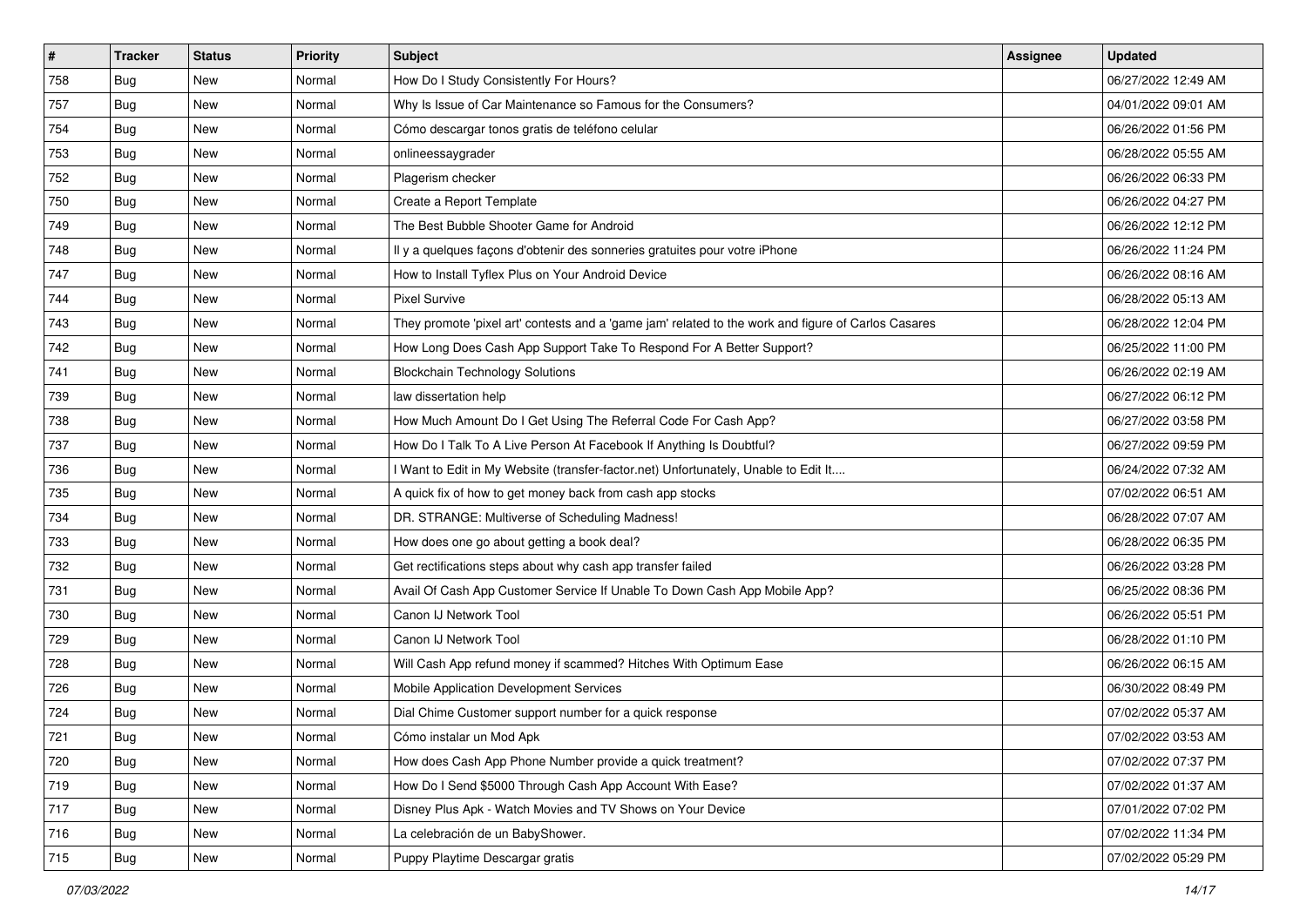| #   | <b>Tracker</b> | <b>Status</b> | <b>Priority</b> | Subject                                                                      | Assignee | <b>Updated</b>      |
|-----|----------------|---------------|-----------------|------------------------------------------------------------------------------|----------|---------------------|
| 714 | Bug            | New           | Normal          | Cuevana 3 Premium - Enjoy Your Favorite Movies and TV Shows on Your Smart TV |          | 06/27/2022 11:43 PM |
| 712 | Bug            | New           | Normal          | Tips and Tricks                                                              |          | 06/29/2022 07:26 PM |
| 711 | Bug            | New           | Normal          | Human Fall Flat Apk Download                                                 |          | 07/01/2022 01:14 AM |
| 710 | Bug            | New           | Normal          | Take Necessary Assistance If You Are Unable Activate Cash App Card           |          | 07/03/2022 01:53 AM |
| 709 | Bug            | New           | Normal          | How To Load Cash App Card At Walmart Without Having To Face Any Hassle?      |          | 07/02/2022 09:51 PM |
| 708 | Bug            | New           | Normal          | Efficient ways to proceed with the cash app dispute process?                 |          | 06/29/2022 10:24 AM |
| 706 | Bug            | New           | Normal          | How Can You Cancel A Cash App Payment Without Any Prior Information?         |          | 06/26/2022 09:13 AM |
| 705 | Bug            | New           | Normal          | wuxiaworld                                                                   |          | 07/02/2022 02:59 AM |
| 704 | Bug            | New           | Normal          | Reach support team of Chime Customer Service for instant help                |          | 07/03/2022 12:04 AM |
| 703 | Bug            | New           | Normal          | For real-time help, dial Facebook customer service number                    |          | 07/02/2022 07:08 PM |
| 702 | Bug            | New           | Normal          | Avail Chime Customer Service to know How To Get Chime Bank Statement         |          | 07/02/2022 01:11 AM |
| 701 | Bug            | New           | Normal          | Why Law Essay Helper UK is Necessary?                                        |          | 07/01/2022 10:04 PM |
| 700 | Bug            | New           | Normal          | Cómo descargar Poppy Playtime                                                |          | 04/01/2022 09:30 AM |
| 699 | Bug            | New           | Normal          | Would you be able to utilize Cash App Twitch?                                |          | 07/02/2022 10:05 PM |
| 697 | Bug            | New           | Normal          | How to Descargar Pura TV For Android                                         |          | 07/02/2022 11:53 AM |
| 696 | Bug            | New           | Normal          | How to Install the TuMangaOnline App                                         |          | 07/02/2022 05:41 AM |
| 695 | Bug            | New           | Normal          | Refer Listas IPTV Apk                                                        |          | 07/03/2022 12:58 AM |
| 692 | Bug            | New           | Normal          | Esports 888b                                                                 |          | 07/02/2022 11:10 AM |
| 691 | Bug            | New           | Normal          | tea garden dublin                                                            |          | 04/01/2022 09:31 AM |
| 690 | Bug            | New           | Normal          | campervan hire                                                               |          | 07/02/2022 07:35 AM |
| 689 | Bug            | New           | Normal          | How to use twitch.tv/activate?                                               |          | 07/01/2022 03:30 AM |
| 688 | Bug            | New           | Normal          | How to use twitch.tv/activate?                                               |          | 07/03/2022 01:23 AM |
| 687 | Bug            | New           | Normal          | How to use twitch.tv/activate?                                               |          | 07/02/2022 09:09 AM |
| 686 | Bug            | New           | Normal          | Welcome To The Most Demandable Mahipalpur Escorts Agency                     |          | 06/27/2022 03:45 PM |
| 684 | Bug            | New           | Normal          | Difference between paper map and online map                                  |          | 07/02/2022 12:46 PM |
| 682 | Bug            | New           | Normal          | Does Facebook customer service live chat allow to speak with someone?        |          | 07/01/2022 02:08 PM |
| 679 | Bug            | New           | Normal          | Word Finder helps you to play word games better                              |          | 04/01/2022 09:34 AM |
| 678 | <b>Bug</b>     | New           | Normal          | How to be a winner in buidnow gg                                             |          | 07/02/2022 01:45 PM |
| 677 | Bug            | New           | Normal          | Logo Design Services Near Me                                                 |          | 06/29/2022 11:58 AM |
| 676 | Bug            | New           | Normal          | Does Facebook customer service live chat allow to speak with someone?        |          | 04/01/2022 09:39 AM |
| 675 | Bug            | New           | Normal          | What Are Smart Tactics To Fix Cash App Transfer Failed Hurdles?              |          | 06/27/2022 09:51 AM |
| 673 | <b>Bug</b>     | New           | Normal          | Learn the basics of pixel art - Clear grid                                   |          | 07/01/2022 01:56 PM |
| 672 | <b>Bug</b>     | New           | Normal          | The easiest way to delete ringtones on iPhone                                |          | 07/02/2022 03:35 PM |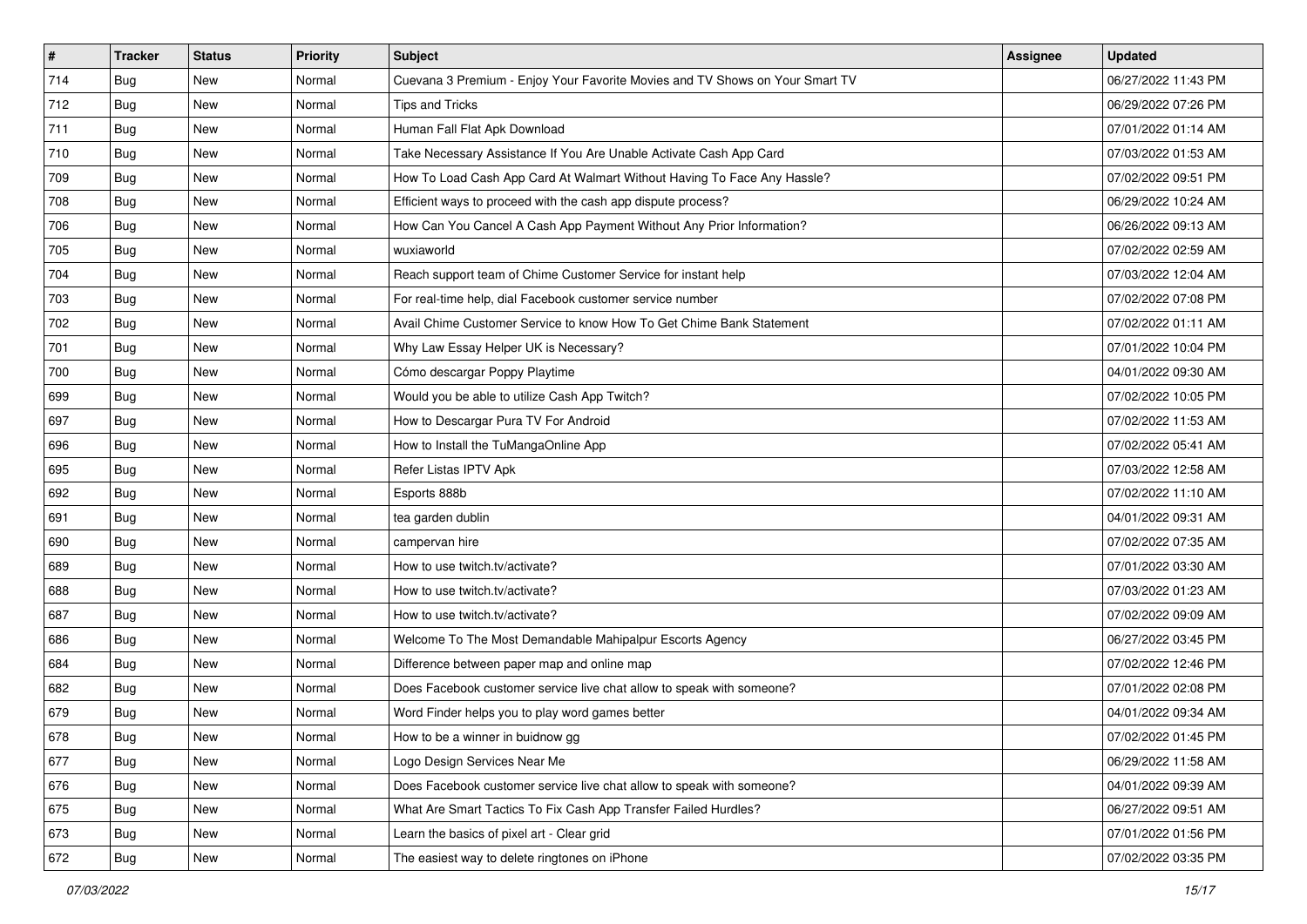| $\sharp$ | <b>Tracker</b> | <b>Status</b> | <b>Priority</b> | Subject                                                                          | <b>Assignee</b> | <b>Updated</b>      |
|----------|----------------|---------------|-----------------|----------------------------------------------------------------------------------|-----------------|---------------------|
| 670      | Bug            | New           | Normal          | JTWhatsApp Apk - The New and Improved WhatsApp                                   |                 | 07/02/2022 02:31 AM |
| 668      | Bug            | <b>New</b>    | Normal          | Get to know Cash App Refund Process here                                         |                 | 06/29/2022 07:21 AM |
| 667      | Bug            | New           | Normal          | What Is a Ringtone?                                                              |                 | 07/02/2022 07:12 PM |
| 666      | Bug            | New           | Normal          | 470+ pages à colorier de Noël                                                    |                 | 07/02/2022 05:51 AM |
| 664      | Bug            | New           | Normal          | Tea TV Apk Download - The Best Way to Watch Movies Offline                       |                 | 07/02/2022 02:20 AM |
| 662      | Bug            | New           | Normal          | Oreo TV Download - The Easiest Way to Watch Live TV                              |                 | 07/01/2022 11:55 PM |
| 661      | <b>Bug</b>     | <b>New</b>    | Normal          | Turbo VPN MOD APK Download                                                       |                 | 06/29/2022 11:57 AM |
| 660      | Bug            | New           | Normal          | Anchovies Nutrition Facts And Health Benefits                                    |                 | 04/01/2022 09:40 AM |
| 659      | Bug            | <b>New</b>    | Normal          | Olive Oil Properties And Health Benefits                                         |                 | 07/01/2022 03:22 PM |
| 658      | <b>Bug</b>     | New           | Normal          | Watermelon Nutrition Facts And Health Benefits                                   |                 | 06/29/2022 06:46 PM |
| 657      | <b>Bug</b>     | <b>New</b>    | Normal          | Coconut Nutrition Facts And Health Benefits                                      |                 | 06/29/2022 05:05 PM |
| 656      | Bug            | New           | Normal          | Kiwi Nutrition Facts And Health Benefits                                         |                 | 07/02/2022 03:44 PM |
| 655      | Bug            | New           | Normal          | <b>Eggplant Health Benefits</b>                                                  |                 | 06/29/2022 08:18 AM |
| 653      | Bug            | New           | Normal          | Jujube (Jinjoles): Properties And Health Benefits                                |                 | 07/02/2022 08:17 PM |
| 652      | Bug            | New           | Normal          | <b>Sesame Health Benefits</b>                                                    |                 | 07/01/2022 11:21 PM |
| 651      | Bug            | <b>New</b>    | Normal          | Salmon Health Benefits                                                           |                 | 07/02/2022 12:54 PM |
| 650      | Bug            | New           | Normal          | <b>Cherries Health Benefits</b>                                                  |                 | 07/01/2022 03:20 PM |
| 645      | Bug            | New           | Normal          | thong tin chinh xac nhat hom nay                                                 |                 | 07/02/2022 10:14 AM |
| 644      | Bug            | New           | Normal          | <b>TeaTV App Review</b>                                                          |                 | 06/27/2022 11:47 AM |
| 643      | <b>Bug</b>     | <b>New</b>    | Normal          | Oreo TV Apk Download                                                             |                 | 07/02/2022 12:05 PM |
| 642      | Bug            | New           | Normal          | thong tin thoi tiet ngay hom nay                                                 |                 | 07/01/2022 11:27 PM |
| 641      | Bug            | <b>New</b>    | Normal          | Get Best Economics Dissertation Writing Service                                  |                 | 06/25/2022 10:04 AM |
| 640      | Bug            | New           | Normal          | play game with me                                                                |                 | 07/02/2022 02:38 AM |
| 639      | <b>Bug</b>     | New           | Normal          | thong tin chinh xac                                                              |                 | 07/02/2022 09:13 PM |
| 638      | <b>Bug</b>     | New           | Normal          | Run 3 game                                                                       |                 | 07/02/2022 06:04 PM |
| 636      | Bug            | New           | Normal          | What is the most popular furniture color?                                        |                 | 07/02/2022 09:47 PM |
| 635      | <b>Bug</b>     | <b>New</b>    | Normal          | Buy Steroids Online with OurMedicnes.com   Best Quality Steroids                 |                 | 07/02/2022 06:56 PM |
| 634      | <b>Bug</b>     | New           | Normal          | Buy Vidalista Tablets (Tadalafil) at [\$25 OFF + Free Shipping] Vidalistatablets |                 | 07/01/2022 06:59 AM |
| 633      | Bug            | New           | Normal          | How i can i solve my issue                                                       |                 | 04/01/2022 09:38 AM |
| 632      | Bug            | New           | Normal          | CheapestMedsShop   100% Safe Medicines Online in UK & AUS.                       |                 | 07/02/2022 05:41 AM |
| 631      | <b>Bug</b>     | New           | Normal          | How Can I Load Cash App Card at Walmart straight away?                           |                 | 06/26/2022 04:07 PM |
| 630      | Bug            | New           | Normal          | How Can I Load Cash App Card at Walmart straight away?                           |                 | 06/26/2022 12:04 AM |
| 629      | <b>Bug</b>     | New           | Normal          | How Can I Load Cash App Card at Walmart straight away?                           |                 | 07/02/2022 02:14 AM |